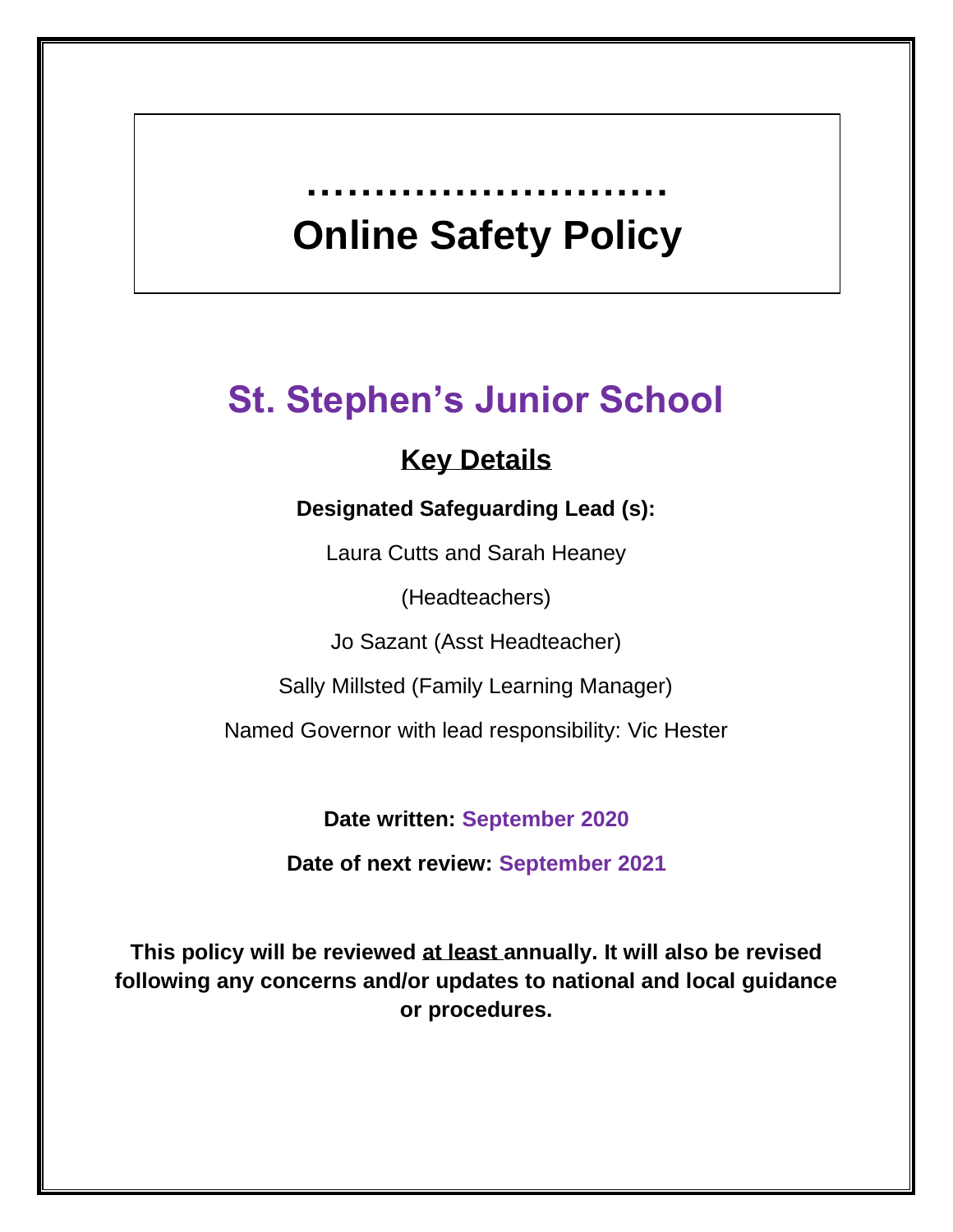## **Contents**

|                                                                           | Page no        |
|---------------------------------------------------------------------------|----------------|
| 1. Policy Aims                                                            | 4              |
| 2. Policy Scope                                                           | 4              |
| 2.2 Links with other policies and practices                               | 4              |
| 3. Monitoring and Review                                                  | 5              |
| 4. Roles and Responsibilities                                             | 5              |
| 4.1 The leadership and management team                                    | 5              |
| 4.2 The Designated Safeguarding Lead                                      | 6              |
| 4.3 members of staff                                                      | 6              |
| 4.4 Staff who manage the technical environment                            | 6              |
| 4.5 Pupils                                                                | 7              |
| 4.6 Parents                                                               | 7              |
| 5. Education and Engagement Approaches                                    | 7              |
| 5.1 Education and engagement with pupils (including vulnerable pupils)    | $\overline{7}$ |
| 5.2 Training and engagement with staff                                    | 8              |
| 5.3 Awareness and engagement with parents                                 | 9              |
| 6. Reducing Online Risks                                                  | 9              |
| 7. Safer Use of Technology                                                | 10             |
| 7.1 Classroom Use                                                         | 10             |
| 7.2 Managing Internet Access                                              | 10             |
| 7.3 Filtering and Monitoring                                              | 11             |
| 7.4 Managing Personal Data Online                                         | 12             |
| 7.5 Security and Management of Information Systems                        | 12             |
| 7.6 Managing the Safety of the School Website                             | 13             |
| 7.7 Publishing Images and Videos Online                                   | 13             |
| 7.8 Managing Email                                                        | 13             |
| 7.9 Educational use of Videoconferencing and/or Webcams                   | 14             |
| 7.10 Management of Learning Platforms                                     | 15             |
| 7.11 Management of Applications (apps) used to Record Children's Progress | 15             |
| 8. Social Media                                                           | 16             |
| 8.1 Expectations                                                          | 16             |
| 8.2 Staff Personal Use of Social Media                                    | 16             |
| 8.3 Pupils' Personal Use of Social Media                                  | 17             |
| 8.4 Official Use of Social Media                                          | 18             |
| 9. Use of Personal Devices and Mobile Phones                              | 19             |
| 9.1 Expectations                                                          | 19             |
| 9.2 Staff Use of Personal Devices and Mobile Phones                       | 20             |
| 9.3 Pupils' Use of Personal Devices and Mobile Phones                     | 20             |
| 9.4 Visitors' Use of Personal Devices and Mobile Phones                   | 21             |
| 9.5 Officially provided mobile phones and devices                         | 21             |
| 10. Responding to Online Safety Incidents and Concerns                    | 22             |
| 10.1 Concerns about Pupils Welfare                                        | 22             |
| 10.2 Staff Misuse                                                         | 22             |
| 11. Procedures for Responding to Specific Online Incidents or Concerns    | 23             |
| 11.1 Youth Produced Sexual Imagery or "Sexting"                           | 23             |
| 11.2 Online Child Sexual Abuse and Exploitation                           | 24             |
| 11.3 Indecent Images of Children (IIOC)                                   | 25             |
| 11.4 Cyberbullying                                                        | 26             |
| 11.5 Online Hate                                                          | 26             |
| 11.6 Online Radicalisation and Extremism                                  | 26             |
| 12. Useful Links for Educational Settings                                 | 27             |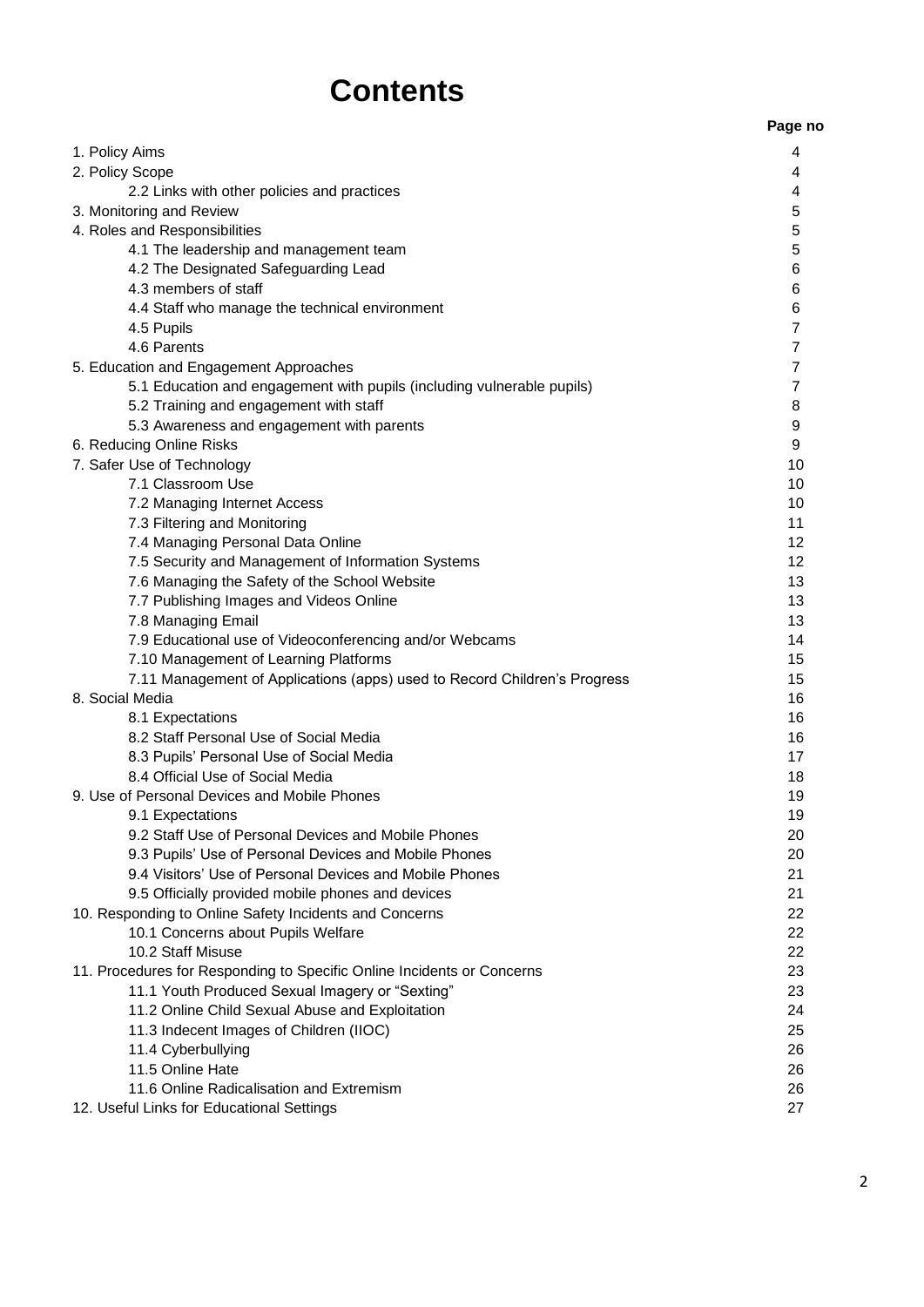## **St. Stephen's Junior School Online Safety Policy**

## **1. Policy Aims**

- This online safety policy has been written by St. Stephen's Junior School, involving staff, pupils and parents/carers, building on the Kent County Council (KCC) online safety policy template, with specialist advice and input as required.
- It takes into account the DfE statutory guidance ["Keeping Children Safe in Education"](https://www.gov.uk/government/publications/keeping-children-safe-in-education--2) 2020, and the [Kent Safeguarding Children Board](http://www.kscb.org.uk/) procedures.
- The purpose of this online safety policy is to:
	- o Safeguard and protect all members of St*.* Stephen's Junior School community online.
	- o Identify approaches to educate and raise awareness of online safety throughout the community.
	- $\circ$  Enable all staff to work safely and responsibly, to role model positive behaviour online and to manage professional standards and practice when using technology.
	- o Identify clear procedures to use when responding to online safety concerns.
- St*.* Stephen's Junior School identifies that the issues classified within online safety are considerable, but can be broadly categorised into three areas of risk:
	- o **Content:** being exposed to illegal, inappropriate or harmful material
	- o **Contact:** being subjected to harmful online interaction with other users
	- o **Conduct:** personal online behaviour that increases the likelihood of, or causes, harm.

## **2. Policy Scope**

- St*.* Stephen's Junior School believes that online safety is an essential part of safeguarding and acknowledges it's duty to ensure that all pupils and staff are protected from potential harm online.
- St*.* Stephen's Junior School identifies that the internet and associated devices, such as computers, tablets, mobile phones and games consoles, are an important part of everyday life.
- St*.* Stephen's Junior School believes that pupils should be empowered to build resilience and to develop strategies to manage and respond to risk online.
- This policy applies to all staff including the governing body, teachers, support staff, external contractors, visitors, volunteers and other individuals who work for, or provide services on behalf of the school (collectively referred to as 'staff' in this policy) as well as pupils and parents/carers.
- This policy applies to all access to the internet and use of technology, including personal devices, or where pupils, staff or other individuals have been provided with school issued devices for use off-site, such as a work laptops, tablets or mobile phones.

#### **2.2 Links with other policies and practices**

- This policy links with a number of other policies, practices and action plans including:
	- o Anti-bullying policy
	- o Acceptable Use Policies (AUP) and the Staff Code of conduct
	- o Behaviour and discipline policy
	- o Child protection policy
	- o Confidentiality policy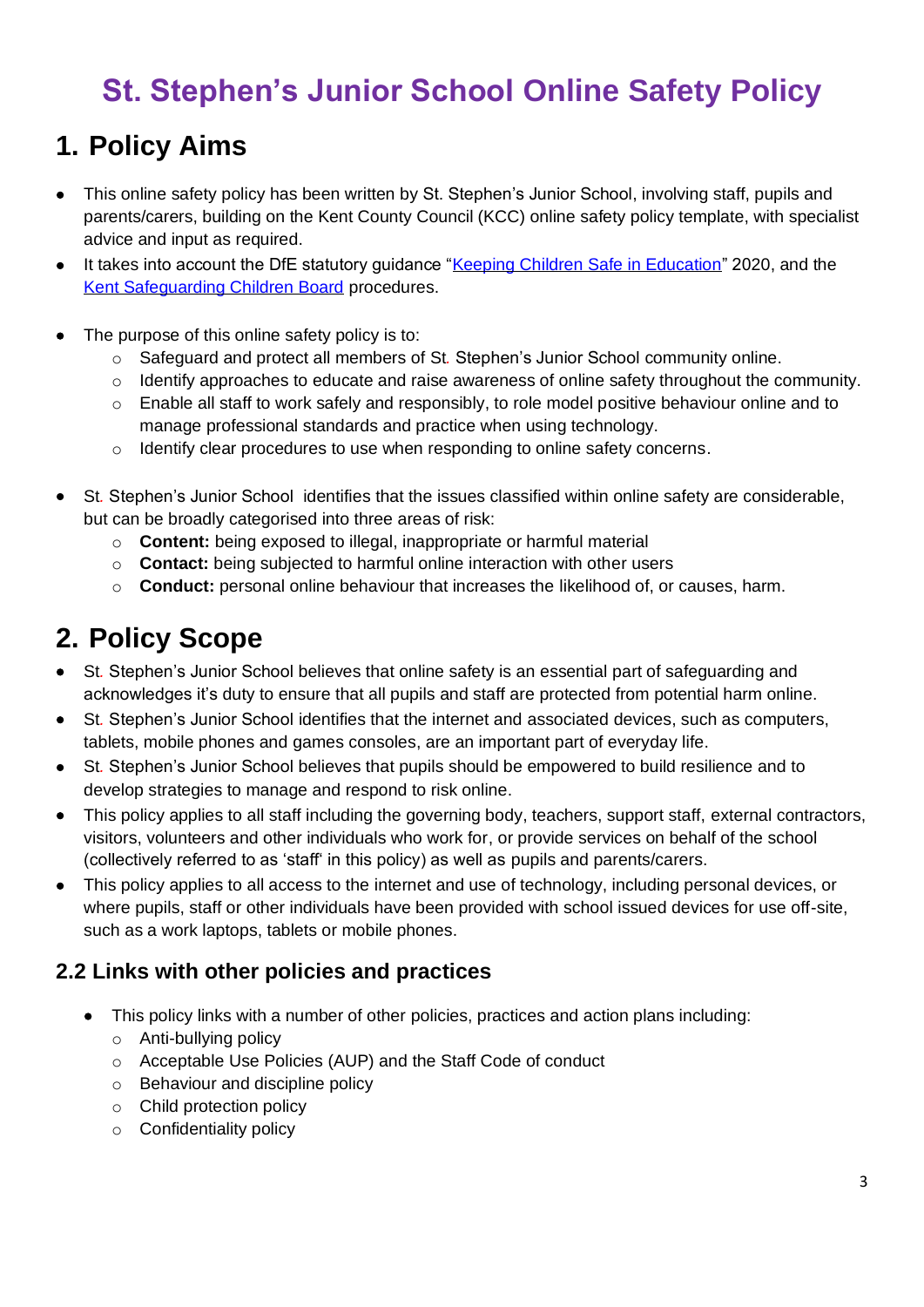- $\circ$  Curriculum policies, such as: Computing, Personal Social and Health Education (PSHE), Citizenship and Sex and Relationships Education (SRE)
- o Data security
- o Image use policy
- o Mobile phone and social media policies and risk assessments.

### **3. Monitoring and Review**

- St*.* Stephen's Junior School will review this policy at least annually.The policy will also be revised following any national or local policy requirements, any child protection concerns or any changes to the technical infrastructure
- We will ensure that we regularly monitor internet use and evaluate online safety mechanisms to ensure that this policy is consistently applied.
- To ensure they have oversight of online safety, the headteacher will be informed of online safety concerns, as appropriate.
- The named Governor for safeguarding will report on a regular basis to the governing body on online safety incidents, including outcomes.
- Any issues identified will be incorporated into the school's action planning.

## **4. Roles and Responsibilities**

- The school has appointed Laura Cutts and Sarah Heaney, as Designated Safeguarding Leads to be the online safety leads.
- St*.* Stephen's Junior School recognises that all members of the community have important roles and responsibilities to play with regards to online safety.

#### **4.1 The leadership and management team will:**

- Ensure that online safety is viewed as a safeguarding issue and that practice is in line with national and local recommendations and requirements.
- Ensure there are appropriate and up-to-date policies regarding online safety; including a Code of conduct and an AUP, which covers acceptable use of technology.
- Ensure that suitable and appropriate filtering and monitoring systems are in place.
- Work with technical staff to monitor the safety and security of school systems and networks.
- Ensure that online safety is embedded within a progressive whole school curriculum, which enables all pupils to develop an age-appropriate understanding of online safety.
- Support the Designated Safeguarding Lead by ensuring they have sufficient time and resources to fulfil their online safety responsibilities.
- Ensure there are robust reporting channels for the school community to access regarding online safety concerns, including internal, local and national support.
- Ensure that appropriate risk assessments are undertaken regarding the safe use of technology. Audit and evaluate online safety practice to identify strengths and areas for improvement.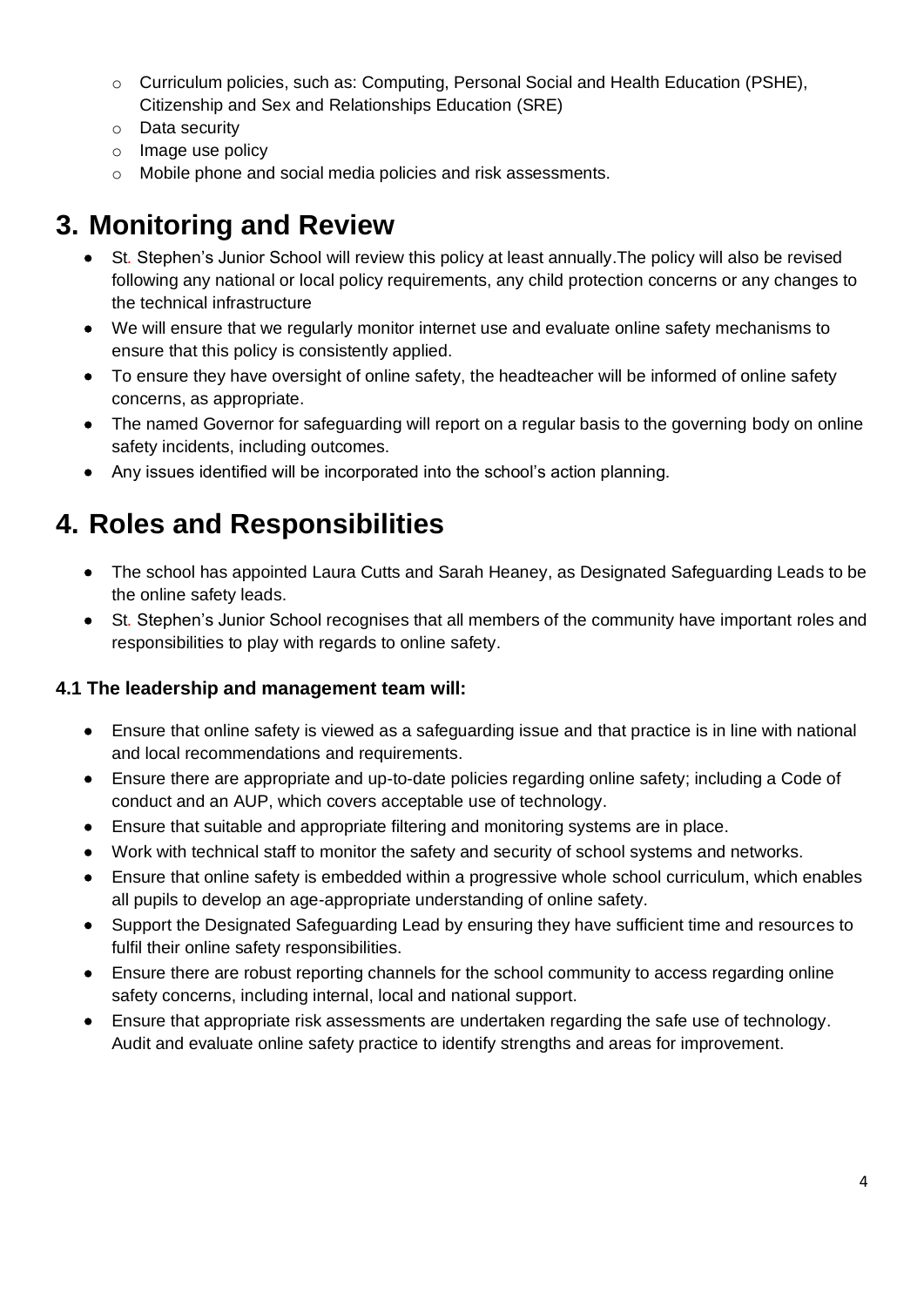#### **4.2 The Designated Safeguarding Lead (DSL) will:**

- Act as a named point of contact on all online safeguarding issues and liaise with other members of staff or other agencies, as appropriate.
- Keep up-to-date with current research, legislation and trends regarding online safety and communicate this with the school community, as appropriate.
- Ensure all members of staff receive regular, up-to-date and appropriate online safety training.
- Work with staff to coordinate participation in local and national events to promote positive online behaviour, such as Safer Internet Day.
- Ensure that online safety is promoted to parents, carers and the wider community, through a variety of channels and approaches.
- Maintain records of online safety concerns, as well as actions taken, as part of the schools safeguarding recording mechanisms.
- Monitor online safety incidents to identify gaps and trends, and use this data to update the education response, policies and procedures.
- Report online safety concerns, as appropriate, to the management team and Governing Body.
- Work with the leadership team to review and update online safety policies on a regular basis (at least annually) with stakeholder input.
- Meet regularly with the governor with a lead responsibility for safeguarding/online safety.

#### **4.3 It is the responsibility of all members of staff to:**

- Contribute to the development of online safety policies.
- Read and adhere to the online safety policy and AUPs.
- Take responsibility for the security of school systems and the data they use, or have access to.
- Model good practice when using technology and maintain a professional level of conduct in their personal use of technology, both on and off site.
- Embed online safety education in curriculum delivery, wherever possible.
- Have an awareness of a range of online safety issues and how they may be experienced by the children in their care.
- Identify online safety concerns and take appropriate action by following the school's safeguarding policies and procedures.
- Know when and how to escalate online safety issues, including signposting to appropriate support, internally and externally.
- Take personal responsibility for professional development in this area.

#### **4.4 It is the responsibility of staff managing the technical environment to:**

- Provide technical support and perspective to the DSL and leadership team, especially in the development and implementation of appropriate online safety policies and procedures.
- Implement appropriate security measures *(including password policies and encryption)* to ensure that the school's IT infrastructure/system is secure and not open to misuse or malicious attack, whilst allowing learning opportunities to be maximised.
- Ensure that the schools filtering policy is applied and updated on a regular basis; responsibility for its implementation is shared with the leadership team.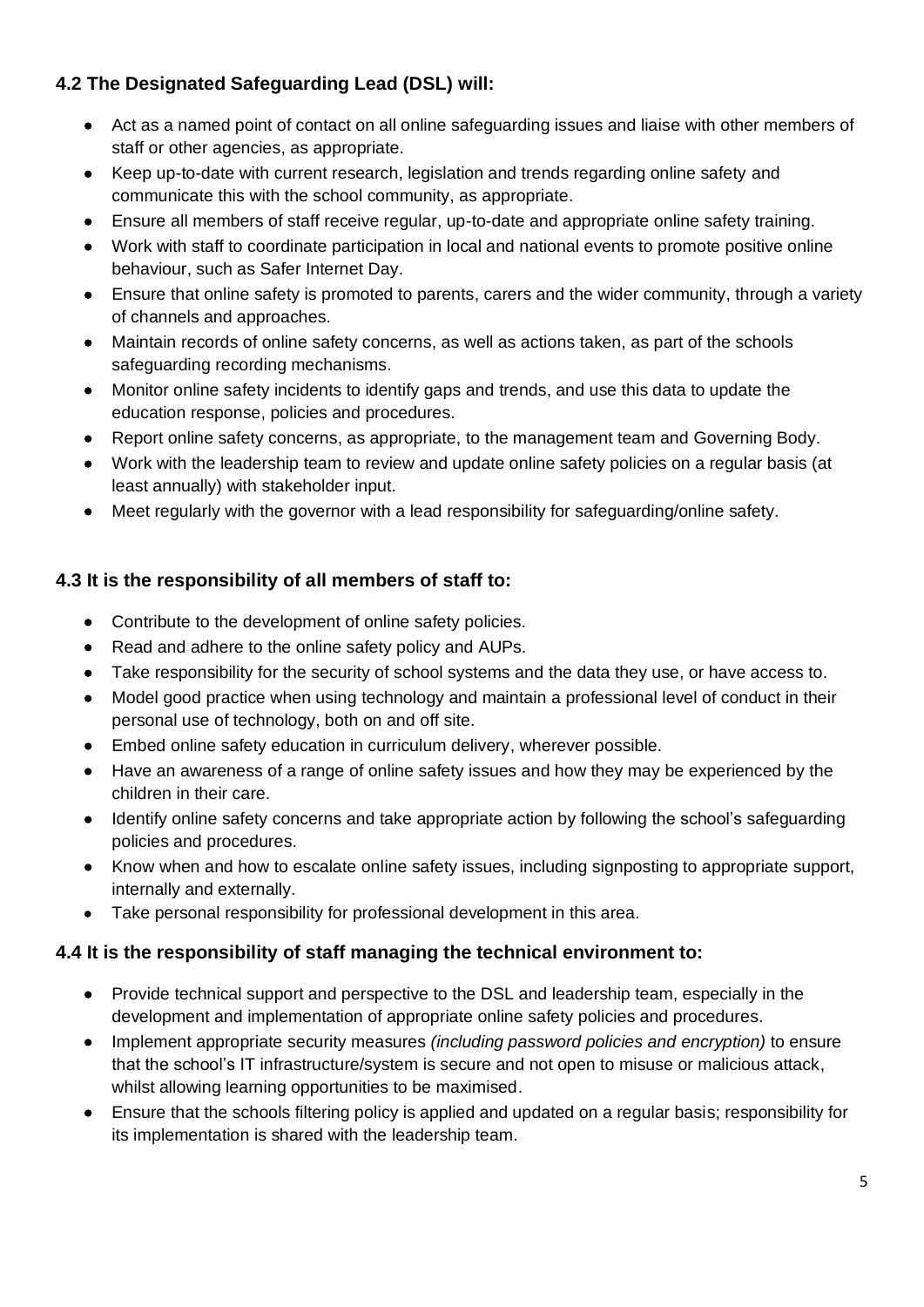- Report any filtering breaches to the DSL and leadership team, as well as, the school's Internet Service Provider or other services, as appropriate.
- Ensure that any safeguarding concerns, identified through monitoring or filtering breaches are reported to the DSL, in accordance with the school's safeguarding procedures.

#### **4.5 It is the responsibility of pupils (at a level that is appropriate to their individual age, ability and vulnerabilities) to:**

- Engage in age appropriate online safety education opportunities.
- Contribute to the development of online safety policies.
- Read and adhere to the school AUPs.
- Respect the feelings and rights of others both on and offline.
- Take responsibility for keeping themselves and others safe online.
- Seek help from a trusted adult, if there is a concern online, and support others that may be experiencing online safety issues.

#### **4.6 It is the responsibility of parents and carers to:**

- Read the school AUPs and encourage their children to adhere to them.
- Support the school in their online safety approaches by discussing online safety issues with their children and reinforce appropriate, safe online behaviours at home.
- Role model safe and appropriate use of technology and social media.
- Abide by the school's home-school agreement and/or AUPs. Identify changes in behaviour that could indicate that their child is at risk of harm online.
- Seek help and support from the school, or other appropriate agencies, if they or their child encounter risk or concerns online.
- Contribute to the development of the school online safety policies.
- Use school systems, such as learning platforms, and other network resources, safely and appropriately.
- Take responsibility for their own awareness in relation to the risks and opportunities posed by new and emerging technologies.

## **5. Education and Engagement Approaches**

#### **5.1 Education and engagement with pupils**

- The school will establish and embed a progressive online safety curriculum throughout the whole school, to raise awareness and promote safe and responsible internet use amongst pupils by:
	- $\circ$  Ensuring education regarding safe and responsible use precedes internet access.
	- $\circ$  Including online safety in the PSHE, SRE and Computing programmes of study, covering use both at home school and home. (Reinforcing online safety messages whenever technology or the internet is in use.
	- o Educating pupils in the effective use of the internet to research; including the skills of knowledge location, retrieval and evaluation.
	- $\circ$  Teaching pupils to be critically aware of the materials they read and shown how to validate information before accepting its accuracy.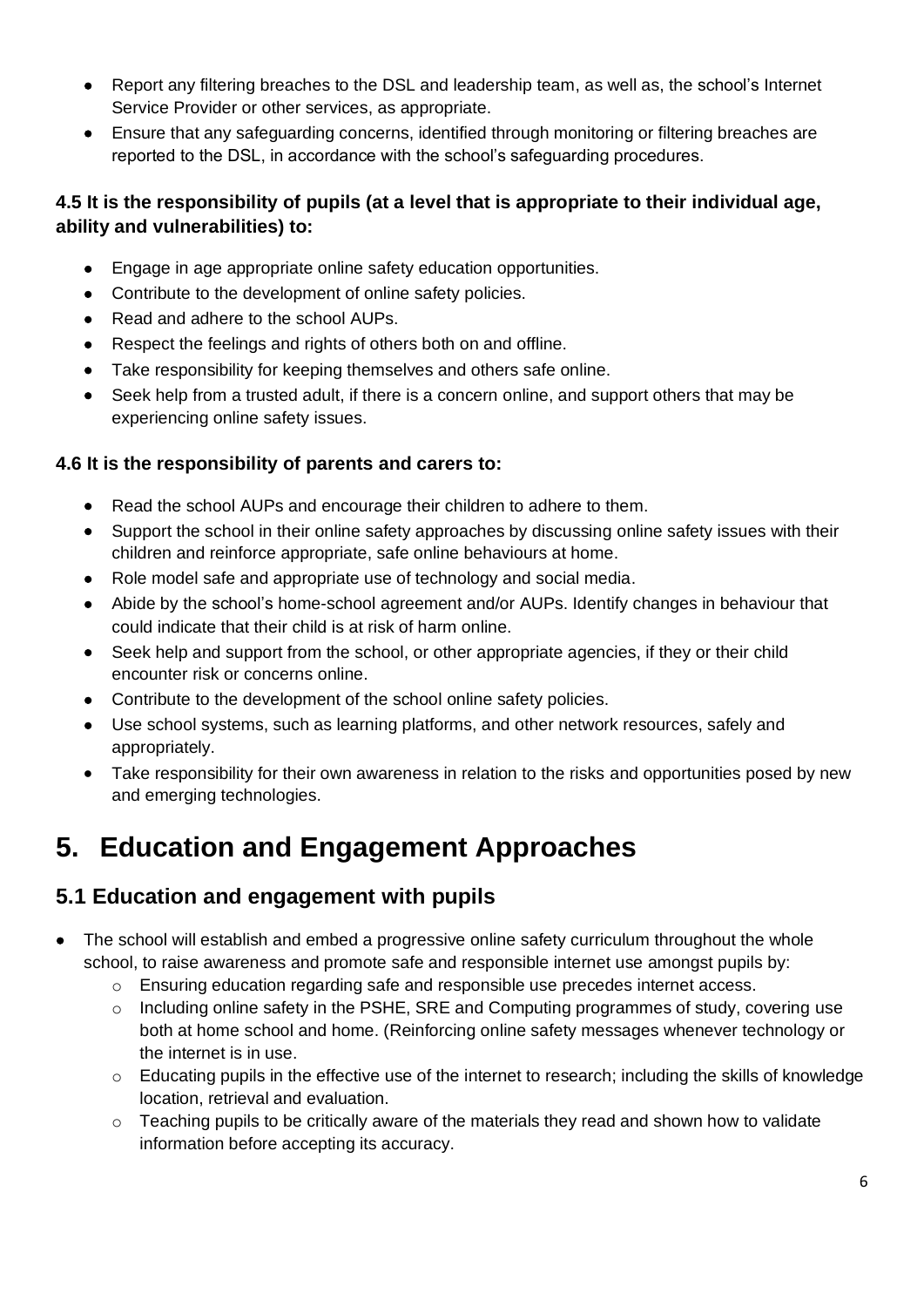- The school will support pupils to read and understand the AUP in a way which suits their age and ability by:
	- o Displaying acceptable use posters in all rooms with internet access.
	- $\circ$  Informing pupils that network and internet use will be monitored for safety and security purposes and in accordance with legislation.
	- o Rewarding positive use of technology by pupils.
	- o Implementing appropriate peer education approaches. (*Digital Leader programme*)
	- $\circ$  Providing online safety education and training as part of the transition programme across the key stages and when moving between establishments.
	- o Seeking pupil voice when writing and developing school online safety policies and practices, including curriculum development and implementation.
	- o Using support, such as external visitors, where appropriate, to complement and support the schools internal online safety education approaches.

#### **5.1.1 Vulnerable Pupils**

- St*.* Stephen's Junior School is aware that some pupils are considered to be more vulnerable online due to a range of factors. This may include, but is not limited to children in care, children with Special Educational Needs and Disabilities (SEND) or mental health needs, children with English as an additional language (EAL) and children experiencing trauma or loss.
- St*.* Stephen's Junior School will ensure that differentiated and ability appropriate online safety education, access and support is provided to vulnerable pupils
- St*.* Stephen's Junior School will seek input from specialist staff as appropriate, including the SENCO, Child in Care Lead, Family Learning Manager)

#### **5.2 Training and engagement with staff**

The school will:

- Provide and discuss the online safety policy with all members of staff as part of induction.
- Provide up-to-date and appropriate online safety training for all staff on a regular basis, with at least annual updates. (This will include at least annual training to all staff in September in addition to regular updates) This will cover the potential risks posed to pupils (Content, Contact and Conduct) as well as our professional practice expectations.
- Make staff aware that school systems are monitored and activity can be traced to individual users; staff will be reminded to behave professionally and in accordance with school's policies when accessing school systems and devices.
- Make staff aware that their online conduct out of school, including personal use of social media, could have an impact on their professional role and reputation within school.
- Highlight useful educational resources and tools which staff should use, according to the age and ability of the pupils.
- Ensure all members of staff are aware of the procedures to follow regarding online safety concerns affecting pupils, colleagues or other members of the school community.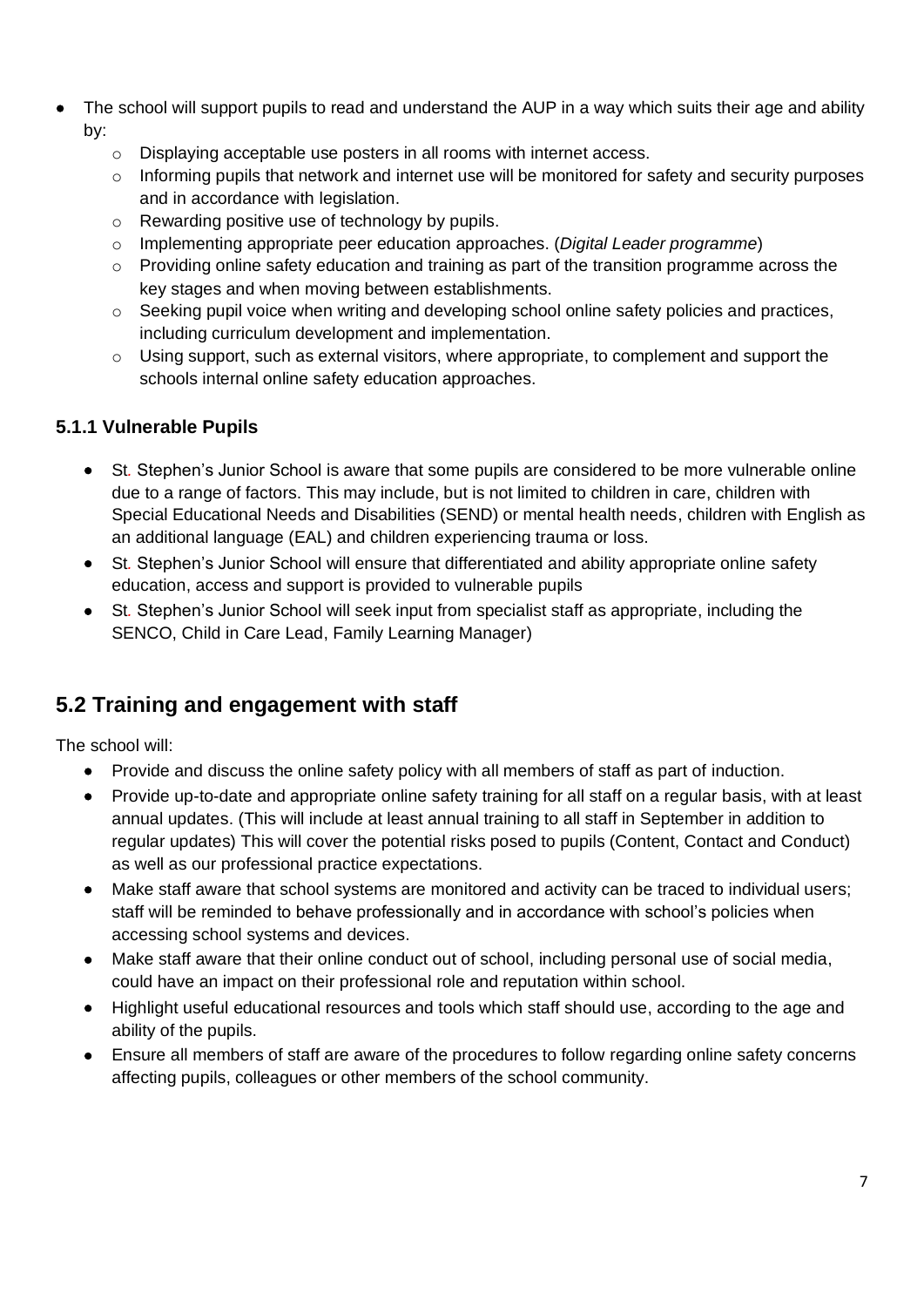#### **5.3 Awareness and engagement with parents and carers**

- St*.* Stephen's Junior School recognises that parents and carers have an essential role to play in enabling children to become safe and responsible users of the internet and associated technologies.
- The school will build a partnership approach to online safety with parents and carers by:
	- Providing information and guidance on online safety in a variety of formats. This will include offering specific online safety awareness training and highlighting online safety at other events such as parent evenings, transition events, fetes and sports days.
	- o Drawing their attention to the school online safety policy and expectations in newsletters, letters, our prospectus and on our website.
	- $\circ$  Requesting that they read online safety information as part of joining our school, for example, within our home school agreement.
	- o Requiring them to read the school AUP and discuss its implications with their children.

## **6. Reducing Online Risks**

- St*.* Stephen's Junior School recognises that the internet is a constantly changing environment with new apps, devices, websites and material emerging at a rapid pace. We will:
	- o Regularly review the methods used to identify, assess and minimise online risks.
	- $\circ$  Examine emerging technologies for educational benefit and undertake appropriate risk assessments before use in school is permitted.
	- $\circ$  Ensure that appropriate filtering and monitoring is in place and take all reasonable precautions to ensure that users can only access appropriate material.
	- o Due to the global and connected nature of the internet, it is not possible to guarantee that unsuitable material cannot be accessed via a school computer or device.
- All members of the school community are made aware of the school's expectations regarding safe and appropriate behaviour online and the importance of not posting any content, comments, images or videos which could cause harm, distress or offence to members of the community. This is clearly outlined in the school's AUP and highlighted through a variety of education and training approaches.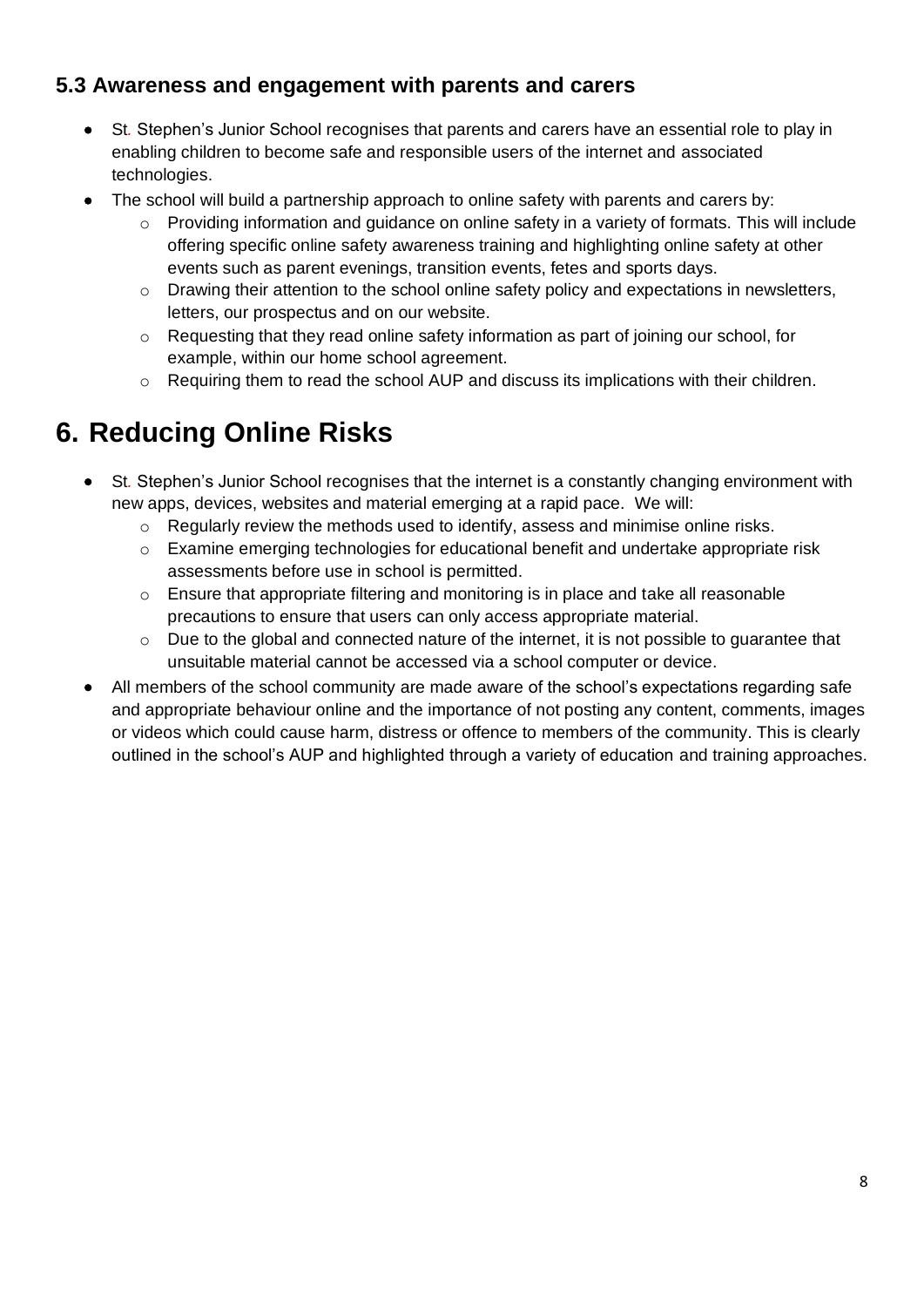## **7. Safer Use of Technology**

#### **7.1 Classroom Use**

- St*.* Stephen's Junior School uses a wide range of technology. This includes access to:
	- o Computers, laptops and other digital devices
	- o Internet which may include search engines and educational websites
	- o Email
	- o Digital cameras, web cams and video cameras
- All school owned devices will be used in accordance with the school's AUP and with appropriate safety and security measures in place. Under supervision, children have the use of both school owned laptops and iPads. Children log on to laptops with generic year group logins and save work to a general shared area created for students. Staff have access to this shared area to retrieve work. iPads are administered by a mobile device management platform, Cisco Meraki, on which basic restrictions are assigned on the device management profiles, but additional security is in place by manual configuration of restrictions on the iPads themselves, including age restriction and content settings, with a passcode to prohibit changing of the restrictions. Internet use on both device types is filtered by our Internet Service Provider, EIS, using their Lightspeed software package. Monitoring of internet usage is physically performed by staff and ongoing.
- Members of staff will always evaluate websites, tools and apps fully before use in the classroom or recommending for use at home.
- The school will use age appropriate search tools e.g. [www.kiddle.co,](http://www.kiddle.co/) following an informed risk assessment, to identify which tool best suits the needs of our community. Numerous such tools are freely available by simple searches online.
- The school will ensure that the use of internet-derived materials, by staff and pupils, complies with copyright law and acknowledge the source of information.
	- o Supervision of pupils will be appropriate to their age and ability.
	- o **Key Stage 2** 
		- Pupils will use age-appropriate search engines and online tools.
		- Children will be directed by the teacher to online materials and resources which support the learning outcomes planned for the pupils' age and ability.

#### **7.2 Managing Internet Access**

- The school will maintain a written record of users who are granted access to the school's devices and systems.
- All staff, pupils and visitors will read and sign an AUP before being given access to the school computer system, IT resources or internet.

#### **7.3 Filtering and Monitoring**

*Note: A guide for education settings about establishing 'appropriate levels' of filtering and monitoring can be found at: [www.saferinternet.org.uk/advice-centre/teachers-and-school](http://www.saferinternet.org.uk/advice-centre/teachers-and-school-staff/appropriate-filtering-and-monitoring)[staff/appropriate-filtering-and-monitoring](http://www.saferinternet.org.uk/advice-centre/teachers-and-school-staff/appropriate-filtering-and-monitoring)*

#### **7.3.1 Decision Making**

• St*.* Stephen's Junior School governors and leaders have ensured that the school has age and ability appropriate filtering and monitoring in place, to limit children's exposure to online risks.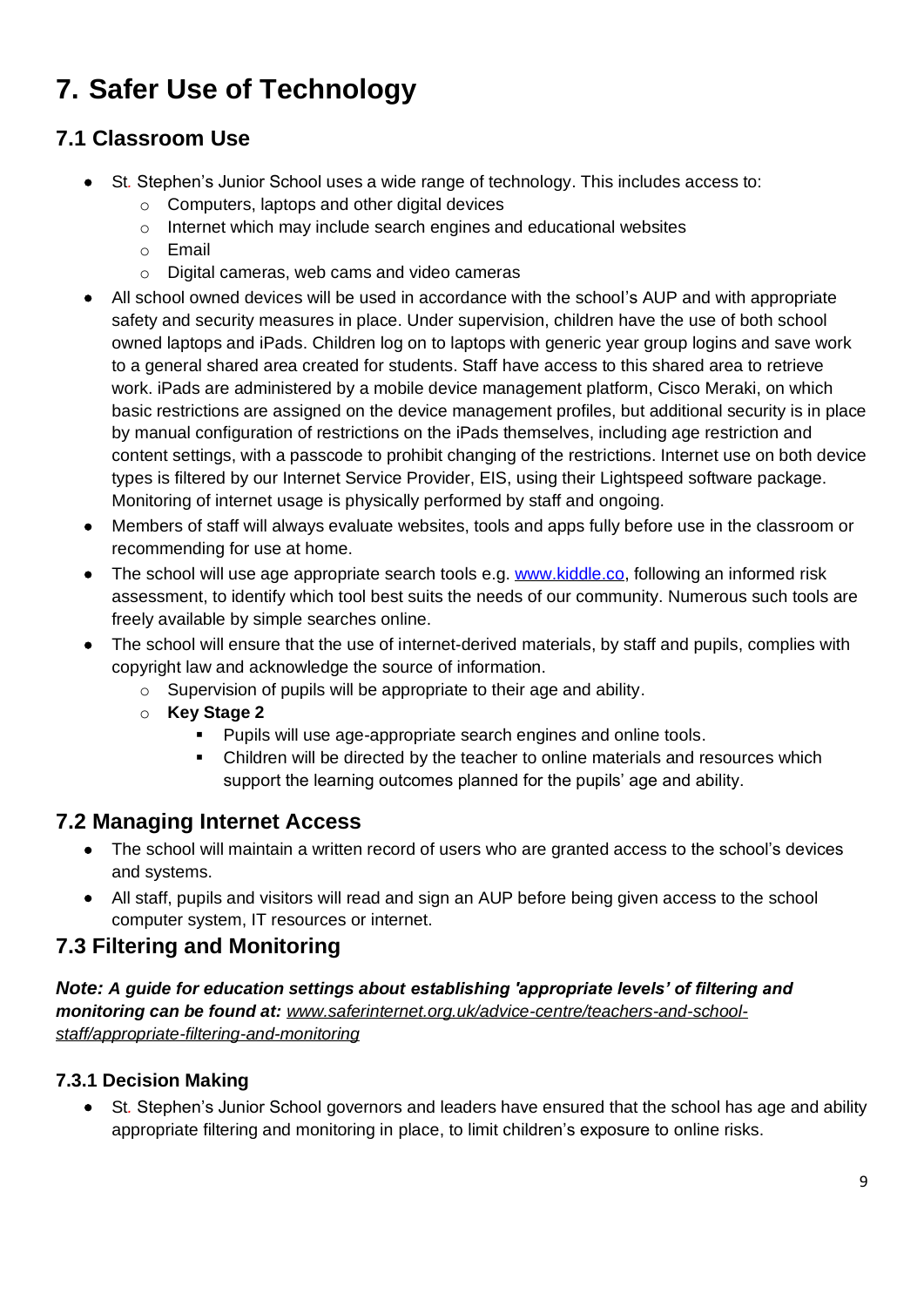- The governors and leaders are aware of the need to prevent "over blocking", as that may unreasonably restrict what children can be taught, with regards to online activities and safeguarding.
- The school's decision regarding filtering and monitoring has been informed by a risk assessment, taking into account our school's specific needs and circumstances.
- Changes to the filtering and monitoring approach will be risk assessed by staff with educational and technical experience and, where appropriate, with consent from the leadership team; all changes to the filtering policy are logged and recorded.
- The leadership team will ensure that regular checks are made to ensure that the filtering and monitoring methods are effective and appropriate.
- All members of staff are aware that they cannot rely on filtering and monitoring alone to safeguard pupils; effective classroom management and regular education about safe and responsible use is essential.

#### **7.3.2 Filtering**

- The school uses educational broadband connectivity through Cantium, which employs Smoothwall as their preferred filtering system, and which blocks sites which can be categorised as: pornography, racial hatred, extremism, gaming and sites of an illegal nature.
- The school filtering system blocks all sites on the [Internet Watch Foundation](https://www.iwf.org.uk/) (IWF) list**.**
- Smoothwall filtering allows access / prohibits access to sites based on device IP Addresses**.**
- The school works with Cantium as needed to ensure that our filtering policy is continually reviewed.

#### *Dealing with Filtering breaches*

- The school has a clear procedure for reporting filtering breaches.
	- o If pupils discover unsuitable sites, they will be required to immediately inform the attending member of staff and, if possible, take a screenshot or write down the URL and details of how the site was found.
	- $\circ$  The member of staff will report the concern (including the URL of the site if possible) to the Designated Safeguarding Lead and/or technical staff.
	- o The breach will be recorded and escalated as appropriate.
	- o Parents/carers will be informed of filtering breaches involving their child.
- Any material that the school believes is illegal will be reported immediately to the appropriate agencies, such as: IWF, Kent Police or CEOP.

#### **7.3.4 Monitoring**

- The school will appropriately monitor internet use on all school owned or provided internet enabled devices. This is achieved by: *Physical monitoring (supervision) while the devices are in use.*
- The school procedure for responding to concerns identified via monitoring approaches:
	- $\circ$  Staff should, if possible, take a screenshot or write down the details of the breach and how the breach was discovered.
	- $\circ$  The breach will be recorded and escalated as appropriate whether staff or student.
	- o Parents/carers will be informed of breaches involving their child.
	- o Technical staff should be informed in order to take action to investigate, minimise or mitigate against any future similar breach.
- All users will be informed that use of school systems can be monitored and that all monitoring will be in line with data protection, human rights and privacy legislation.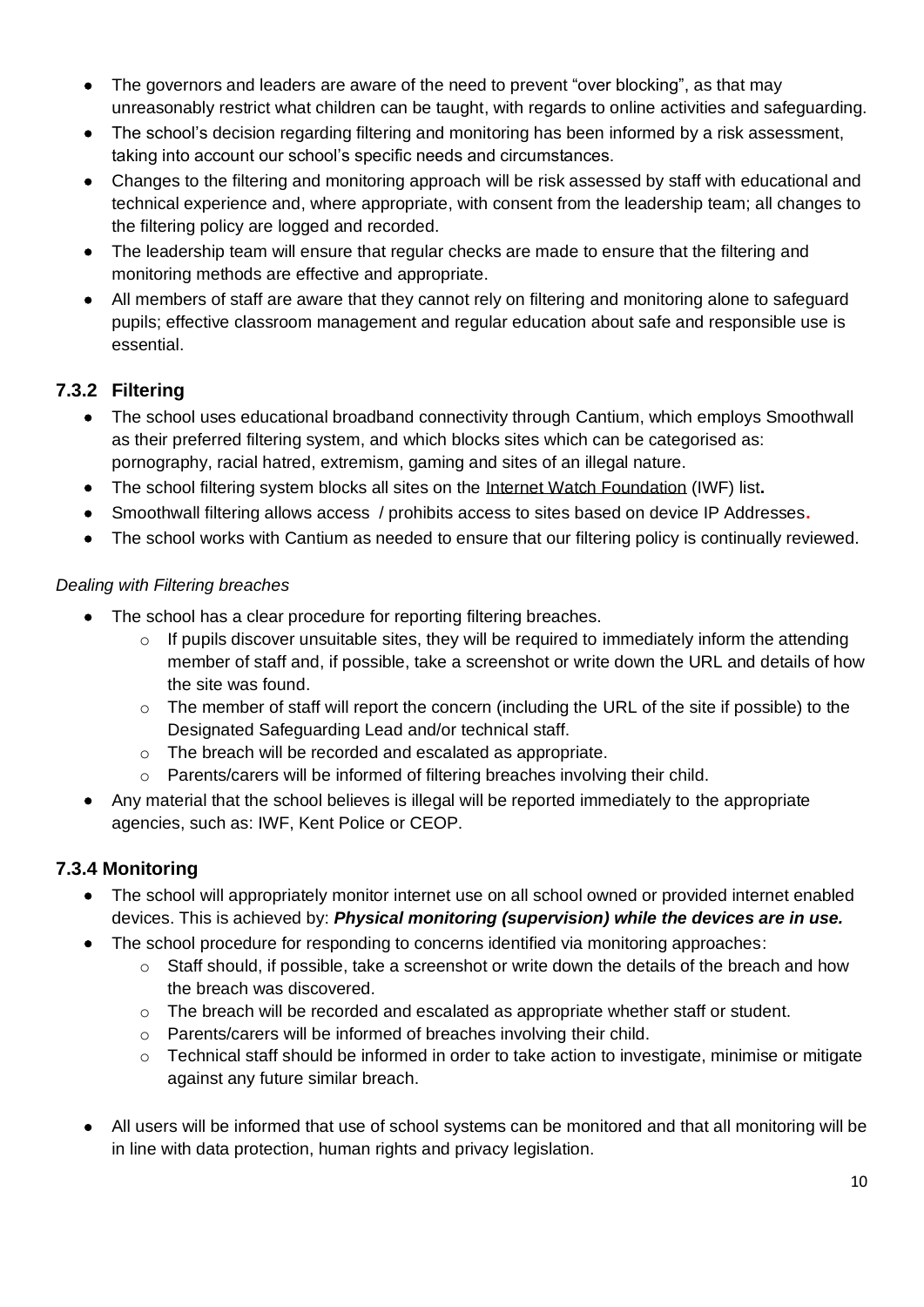#### **7.4 Managing Personal Data Online**

- Personal data will be recorded, processed, transferred and made available online in accordance with General Data Protection Regulations (GDPR) and Data Protection legislation.
	- o Full information can be found in the school's Privacy Notice published online.

#### **7.5 Security and Management of Information Systems**

- The school takes appropriate steps to ensure the security of our information systems, including:
	- o Virus protection being updated regularly.
	- $\circ$  Encryption for personal data sent over the Internet or taken off site (such as via portable media storage) or access via appropriate secure remote access systems. St. Stephen's also uses Office 365 for safer handling of data and KLZ email. Emails containing highly sensitive data can be sent using services such as Egress Switch, as needed.
	- o Not using portable media without specific permission; portable media will be checked by an anti-virus / malware scan before use.
	- o Not downloading unapproved software to work devices or opening unfamiliar email attachments.
	- o Regularly checking files held on the school's network,
	- $\circ$  The appropriate use of user logins and passwords to access the school network.
		- Specific user logins and passwords will be enforced for all users. Staff use individually configured logins, whereas students use generic year group logins for use on laptops. iPads the school pool are not login-based.
	- o All users are expected to log off or lock their screens/devices if systems are unattended.
	- $\circ$  Further information about technical environment safety and security can be found in the IT Security Policy, Staff AUP, Student AUP, and other similar reference material.

#### **7.3.3 Password policy**

- All members of staff will have their own unique username and private passwords to access school systems; members of staff are responsible for keeping their password private.
- For ease of use to prevent lesson time lost in setting up and logging onto to laptops using Wi-Fi, each year group is provided with their own unique username and password to be used by children to access the laptops.
- iPads do not use a login-based system. Individual apps used on iPads may use a log in based system, usually set up by the respective staff member facilitating the apps use. Where possible, children's username and password should not be their real names, but if unavoidable, all requirements under the GDPR should be adhered to.
- We require all users to:
	- o Use strong passwords for access into our system.
	- $\circ$  Change their passwords at least every 6 months or if a breach is suspected.
	- $\circ$  Always keep their password private; users must not share it with others or leave it where others can find it.
	- o Not to login as another user at any time.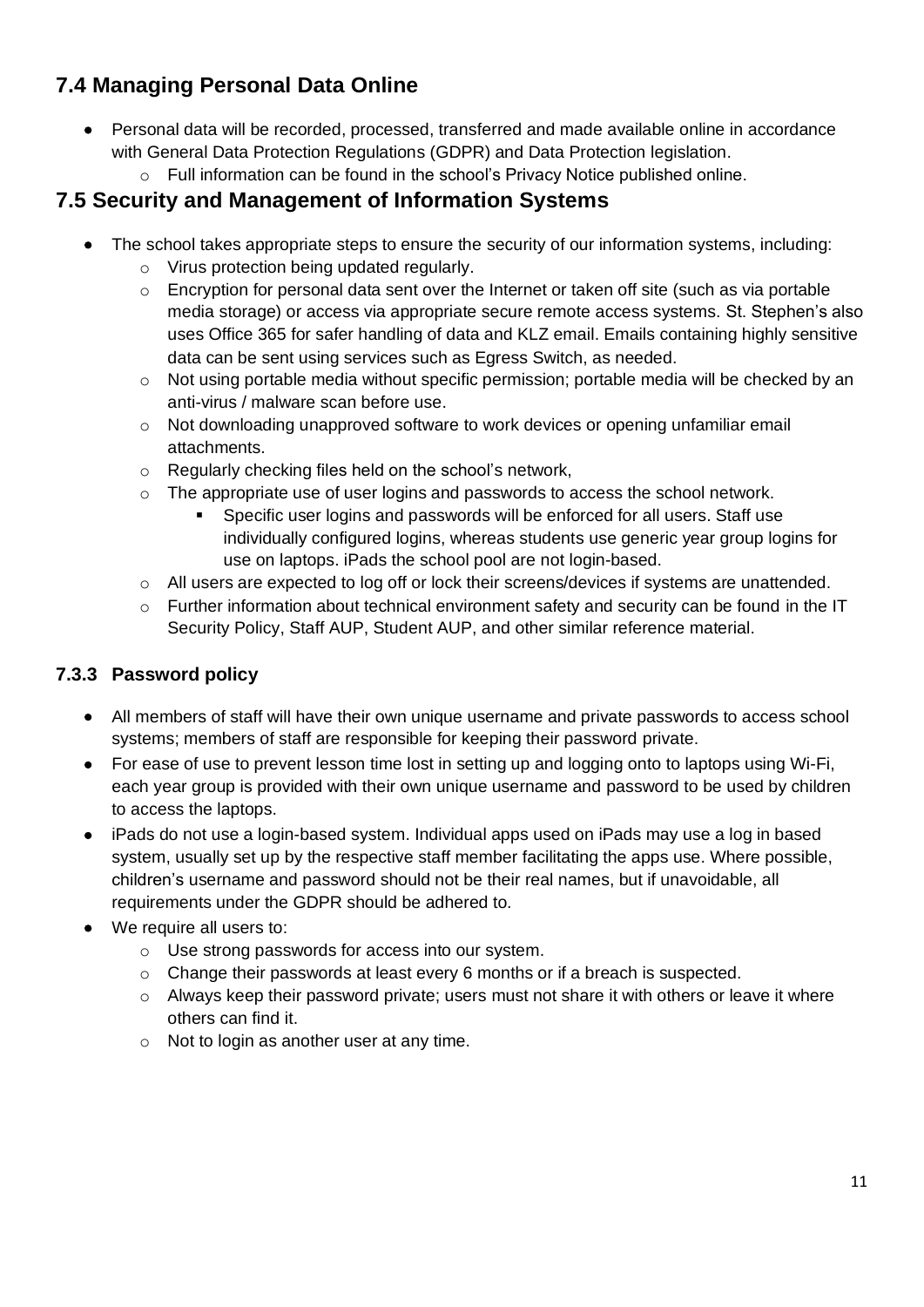#### **7.6 Management of Applications which Record Children's Progress**

- The school uses the SIMS application, provided by Cantium, to track pupils progress and share appropriate information with parents and carers.
- The headteacher is ultimately responsible for the security of any data or images held of children. As such, they will ensure that tracking systems are appropriately risk assessed prior to use, and that they are used in accordance with GDPR and data protection legislation
- To safeguard data:
	- $\circ$  Only school issued devices will be used for apps that record and store children's personal details, attainment or photographs. Personal staff mobile phones or devices will not be used to access or upload content.
	- $\circ$  School devices will be appropriately encrypted if taken off site to reduce the risk of a data security breach in the event of loss or theft.
	- o All users will be advised regarding safety measures, such as using strong passwords and logging out of systems.
	- o Parents and carers will be informed of the expectations regarding safe and appropriate use, prior to being given access; for example, not sharing passwords or images.

### **8. Social Media**

#### **8.1 Expectations**

- The expectations' regarding safe and responsible use of social media applies to all members of St*.*  Stephen's Junior School community.
- The term social media may include (but is not limited to): blogs; wikis; social networking sites; forums; bulletin boards; online gaming; apps; video/photo sharing sites; chatrooms and instant messenger.
- All members of the St*.* Stephen's Junior School community are expected to engage in social media in a positive, safe and responsible manner, at all times.
	- o All members of the school community are advised not to publish specific and detailed private thoughts, concerns, pictures or messages on any social media services, especially content that may be considered threatening, hurtful or defamatory to others.
- The school will control pupil and staff access to social media whilst using school provided devices and systems on site. All known / popular Social Media sites are blocked by default schoolwide on the Schools' Smoothwall filtering system, apart from nominated staff computer systems whose IP address are authorised by the Headteacher.
	- o The use of social media during school hours for personal use **is not** permitted.
	- $\circ$  Inappropriate use of social media during school/work hours or whilst using school devices may result in disciplinary or legal action and/or removal of internet facilities.
- Concerns regarding the online conduct of any member of St*.* Stephen's Junior School community on social media, should be reported to the school and will be managed in accordance with our Antibullying, Allegations against staff, Behaviour and Child protection policies.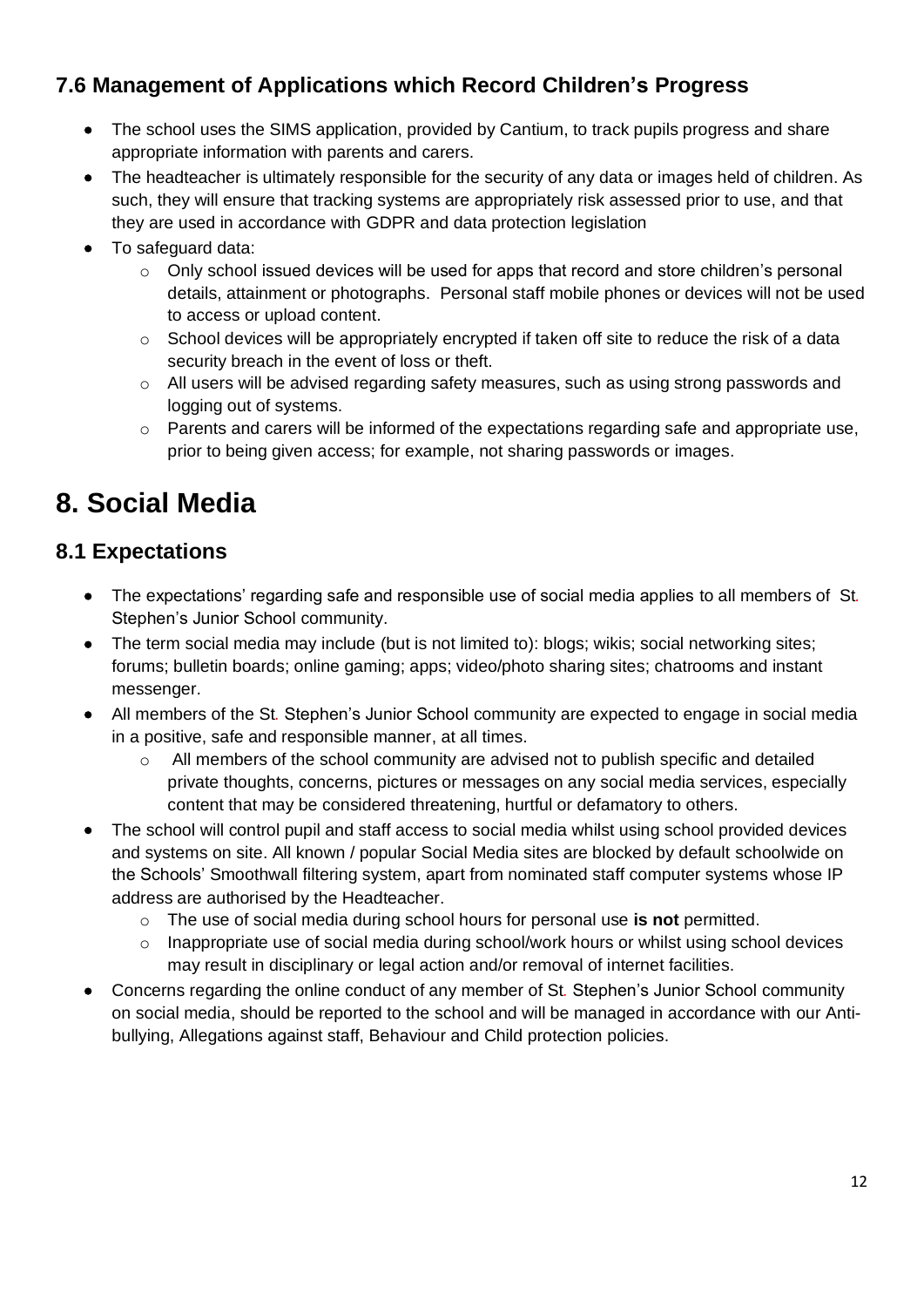#### **8.2 Staff Personal Use of Social Media**

- The safe and responsible use of social networking, social media and personal publishing sites will be discussed with all members of staff as part of staff induction and will be revisited and communicated via regular staff training opportunities.
- Safe and professional behaviour will be outlined for all members of staff (including volunteers) as part of the school Code of conduct within the AUP.

#### *Reputation*

- All members of staff are advised that their online conduct on social media can have an impact on their role and reputation within school. Civil, legal or disciplinary action may be taken if they are found to bring the profession or institution into disrepute, or if something is felt to have undermined confidence in their professional abilities.
- All members of staff are advised to safeguard themselves and their privacy when using social media sites. Advice will be provided to staff via staff training and by sharing appropriate guidance and resources on a regular basis. This will include (but is not limited to):
	- o Setting the privacy levels of their personal sites as strictly as they can.
	- o Being aware of location sharing services.
	- o Opting out of public listings on social networking sites.
	- o Logging out of accounts after use.
	- o Keeping passwords safe and confidential.
	- o Ensuring staff do not represent their personal views as that of the school.
- Members of staff are encouraged not to identify themselves as employees of St*.* Stephen's Junior School on their personal social networking accounts. This is to prevent information on these sites from being linked with the school and also to safeguard the privacy of staff members.
- All members of staff are encouraged to carefully consider the information, including text and images, they share and post online and to ensure that their social media use is compatible with their professional role and is in accordance with schools policies and the wider professional and legal framework.
	- o Information and content that staff members have access to as part of their employment, including photos and personal information about pupils and their family members or colleagues will not be shared or discussed on social media sites.
- Members of staff will notify the Leadership Team immediately if they consider that any content shared on social media sites conflicts with their role in the school.

#### *Communicating with pupils and parents and carers*

- All members of staff are advised not to communicate with or add as 'friends' any current or past pupils or current or past pupils' family members via any personal social media sites, applications or profiles.
	- $\circ$  Any pre-existing relationships or exceptions that may compromise this will be discussed with Designated Safeguarding Lead and/or the headteacher.
	- o If ongoing contact with pupils is required once they have left the school roll, members of staff will be expected to use existing alumni networks or use official school provided communication tools.
- Staff will not use personal social media accounts to make contact with pupils or parents, nor should any contact be accepted, except in circumstance whereby prior approval has been given by the Headteacher.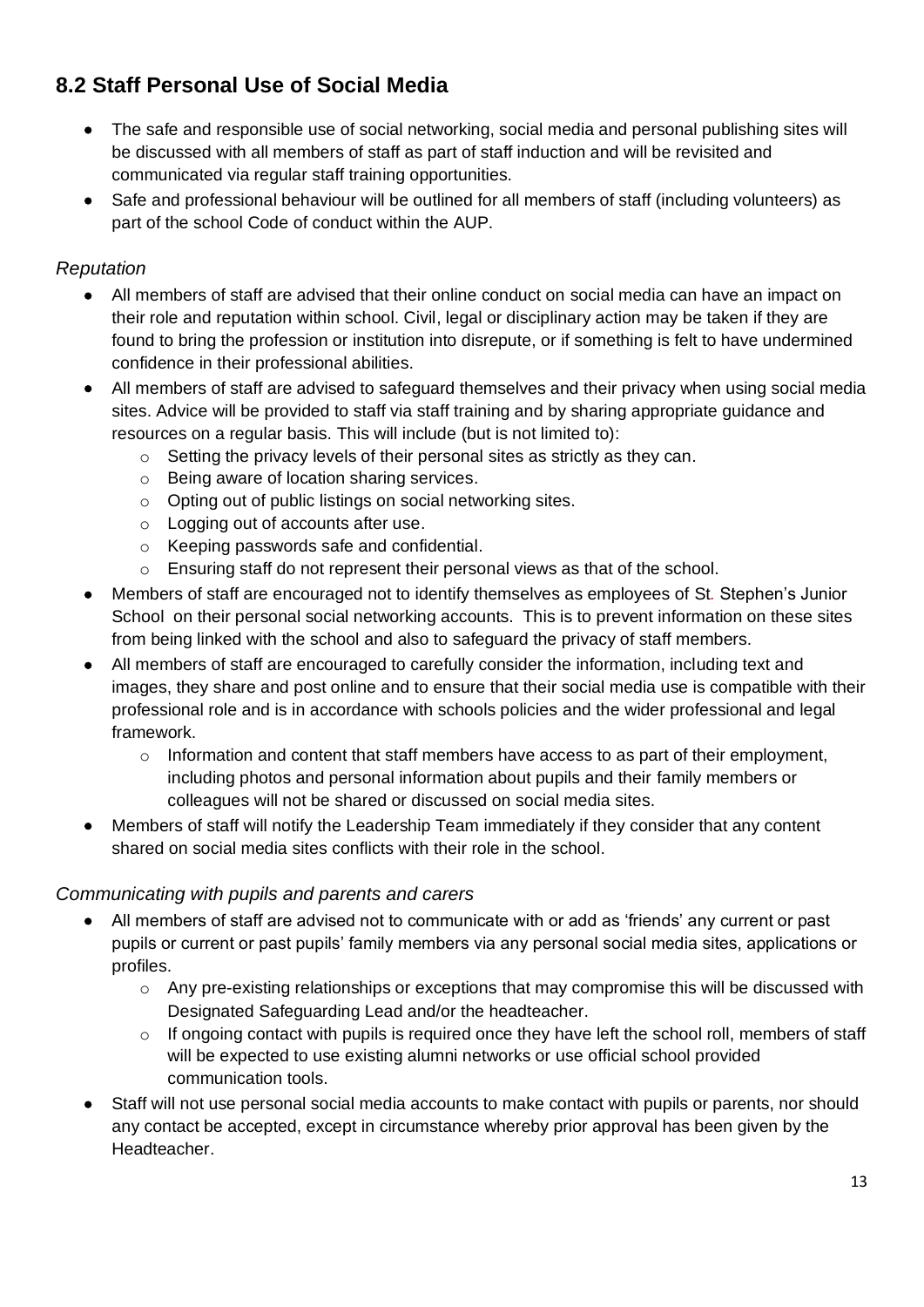• Any communication from pupils and parents received on personal social media accounts will be reported to the schools Designated Safeguarding Lead.

#### **8.3 Pupils' Personal Use of Social Media**

- Safe and appropriate use of social media will be taught to pupils as part of an embedded and progressive education approach, via age appropriate sites and resources.
- The school is aware that many popular social media sites state that they are not for children under the age of 13, therefore the school will not create accounts specifically for children under this age.
- Any concerns regarding pupils' use of social media, both at home and at school, will be dealt with in accordance with existing school policies including anti-bullying and behaviour. Concerns will also be raised with parents/carers as appropriate, particularly when concerning underage use of social media sites or tools.
- Pupils will be advised:
	- $\circ$  To consider the benefits and risks of sharing personal details on social media sites which could identify them and/or their location. Examples could include real/full name, address, mobile or landline phone numbers, school attended, other social media contact details, email addresses, full names of friends/family, specific interests and clubs.
	- o To only approve and invite known friends on social media sites and to deny access to others by making profiles private/protected.
	- $\circ$  Not to meet any online friends without a parent/carer or other responsible adult's permission and only when a trusted adult is present.
	- o To use safe passwords.
	- o To use social media sites which are appropriate for their age and abilities.
	- $\circ$  How to block and report unwanted communications and report concerns both within school and externally.

#### **8.4 Official Use of Social Media**

- St*.* Stephen's Junior School official social media channel is:
	- o *Twitter*
- The official use of social media sites, by the school, only takes place with clear educational or community engagement objectives, with specific intended outcomes.
	- $\circ$  The official use of social media as a communication tool has been formally risk assessed and approved by the Headteacher.
	- o Leadership staff have access to account information and login details for the social media channels, in case of emergency, such as staff absence.
- Official school social media channels have been set up as distinct and dedicated social media sites or accounts for educational or engagement purposes only.
	- $\circ$  Staff use school provided email addresses to register for and manage any official school social media channels.
	- o Official social media sites are suitably protected and, where possible, are run and linked to the school website.
	- $\circ$  Public communications on behalf of the school will, where appropriate and possible, be read and agreed by at least one other colleague.
- Official social media use will be conducted in line with existing policies, including: Anti-bullying, Image use, Data protection, Confidentiality and Child protection.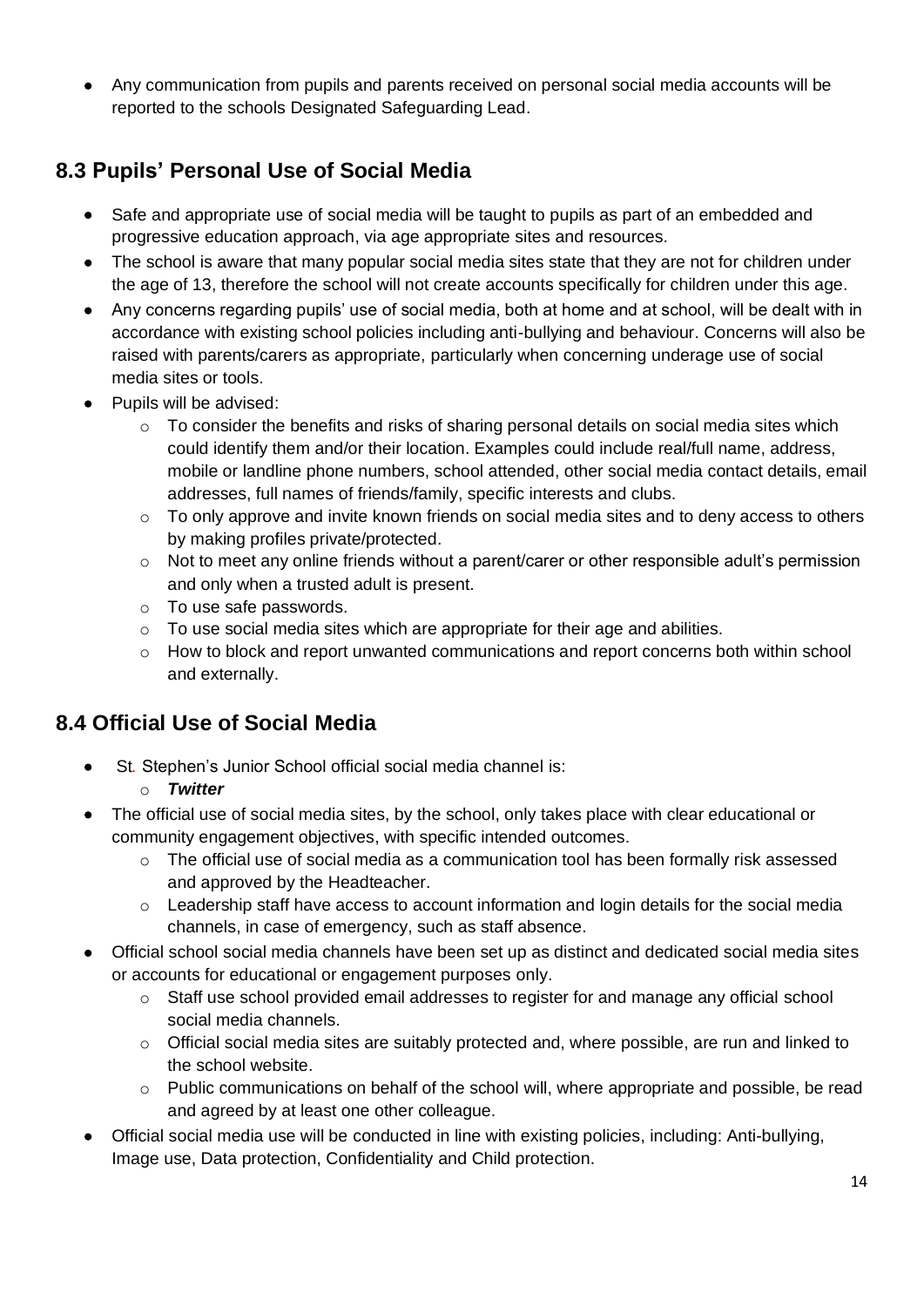- $\circ$  All communication on official social media platforms will be clear, transparent and open to scrutiny.
- Parents, carers and pupils will be informed of any official social media use, along with expectations for safe use and action taken to safeguard the community.
	- o Social media tools (*Twitter*) which have been risk assessed and approved as suitable for educational purposes will be used.
- Parents and carers will be informed of any official social media use with pupils and written parental consent will be obtained, as required.
- The school will ensure that any official social media use does not exclude members of the community who are unable or unwilling to use social media channels.

#### *Staff expectations*

- Members of staff who follow and/or like the school social media channels will be advised to use dedicated professionals accounts, where possible, to avoid blurring professional boundaries.
- If members of staff are participating in online social media activity as part of their capacity as an employee of the school, they will:
	- o Sign the school's Social media acceptable use policy.
	- $\circ$  Be professional at all times and aware that they are an ambassador for the school.
	- o Disclose their official role and/or position, but make it clear that they do not necessarily speak on behalf of the school.
	- o Be responsible, credible, fair and honest at all times and consider how the information being published could be perceived or shared.
	- o Always act within the legal frameworks they would adhere to within the workplace, including: Libel, Defamation, Confidentiality, Copyright, Data protection and Equalities laws.
	- $\circ$  Ensure that they have appropriate written consent before posting images on the official social media channel.
	- $\circ$  Not disclose information, make commitments or engage in activities on behalf of the school unless they are authorised to do so.
	- o Not engage with any direct or private messaging with current, or past, pupils, parents and carers.
	- $\circ$  Inform their line manager, the Designated Safeguarding Lead and/or the Headteacher of any concerns, such as criticism, inappropriate content or contact from pupils.

## **9. Use of Personal Devices and Mobile Phones**

• St*.* Stephen's Junior School recognises that personal communication through mobile technologies is an accepted part of everyday life for pupils, staff and parents/carers, but technologies need to be used safely and appropriately within school. **Personal devices should only be used in areas where children are not present (ie Staff room)**

#### **9.1 Expectations**

- All use of personal devices and mobile phones will take place in accordance with the law and other appropriate school policies, including, but not limited to: Anti-bullying, Behaviour and Child protection.
- Electronic devices of any kind that are brought onto site are the responsibility of the user at all times.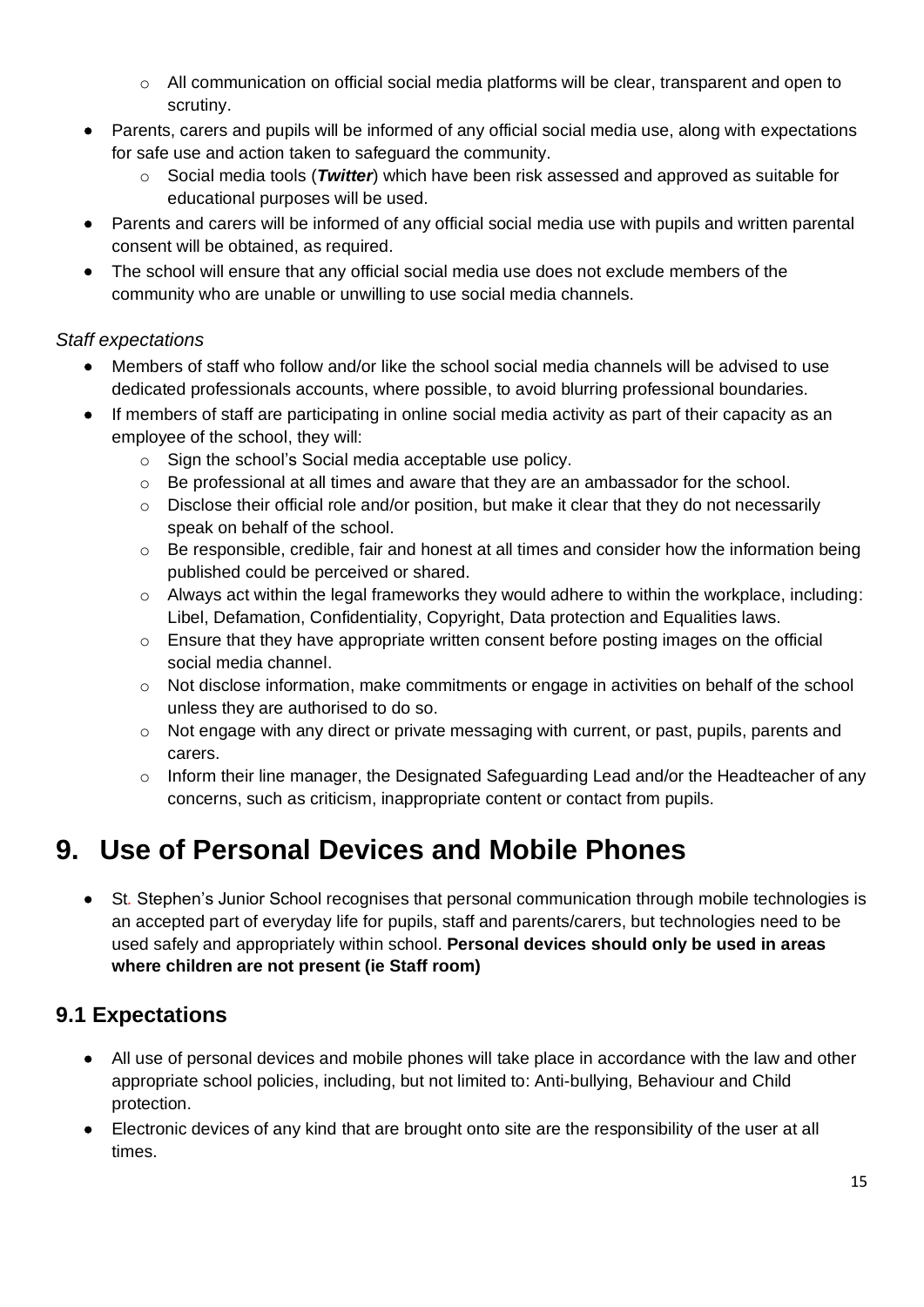- o All members of St*.* Stephen's Junior School community are advised to take steps to protect their mobile phones or devices from loss, theft or damage; the school accepts no responsibility for the loss, theft or damage of such items on school premises.
- o All members of St*.* Stephen's Junior School community are advised to use passwords/pin numbers to ensure that unauthorised calls or actions cannot be made on their phones or devices; passwords and pin numbers should be kept confidential and mobile phones and personal devices should not be shared.
- Mobile phones and personal devices are not permitted to be used in specific areas within the school site such as changing rooms, toilets and any areas that children are present.
- The sending of abusive or inappropriate messages/ content via mobile phones or personal devices is forbidden by any member of the community; any breaches will be dealt with as part of our Behaviour policy.
- All members of St*.* Stephen's Junior School community are advised to ensure that their mobile phones and personal devices do not contain any content which may be considered to be offensive, derogatory or would otherwise contravene the school Behaviour or Child protection policies.

#### **9.2 Staff Use of Personal Devices and Mobile Phones**

- Members of staff will ensure that use of personal phones and devices takes place in accordance with the law, as well as, relevant school policy and procedures, such as: Confidentiality, Child protection, Data security and Acceptable use.
- Staff will be advised to:
	- $\circ$  Keep mobile phones and personal devices in a safe and secure place during lesson time
	- $\circ$  Keep mobile phones and personal devices switched off or switched to 'silent' mode during lesson times.
	- $\circ$  Ensure that Bluetooth or other forms of communication (such as 'airdrop') are hidden or disabled during lesson times.
	- $\circ$  Not use personal devices during teaching periods, unless written permission has been given by the headteacher, such as in emergency circumstances.
	- o Ensure that any content bought onto site via mobile phones and personal devices are compatible with their professional role and expectations.
- Members of staff are not permitted to use their own personal phones or devices for contacting pupils or parents and carers.
	- $\circ$  Any pre-existing relationships, which could undermine this, will be discussed with the Designated Safeguarding Lead or Headteacher.
- Staff will not use personal devices, such as: mobile phones, tablets or cameras:
	- o To take photos or videos of pupils and will only use work-provided equipment for this purpose.
	- o Separate rules exist for use of phones whilst on school trips (See Staff AUP)
	- $\circ$  Directly with pupils and will only use work-provided equipment during lessons/educational activities.
- Staff may access their school email on their personal mobile devices but doing so will require an additional layer of security other than the phone unlock code or finger print recognition. This additional layer of security is usually a separate app that can in itself be locked with a separate pass code or which requires finger print recognition. Mobile devices should be taken to the IT technician for the correct configuration of the above. The above is in terms of GDPR guidelines for data security.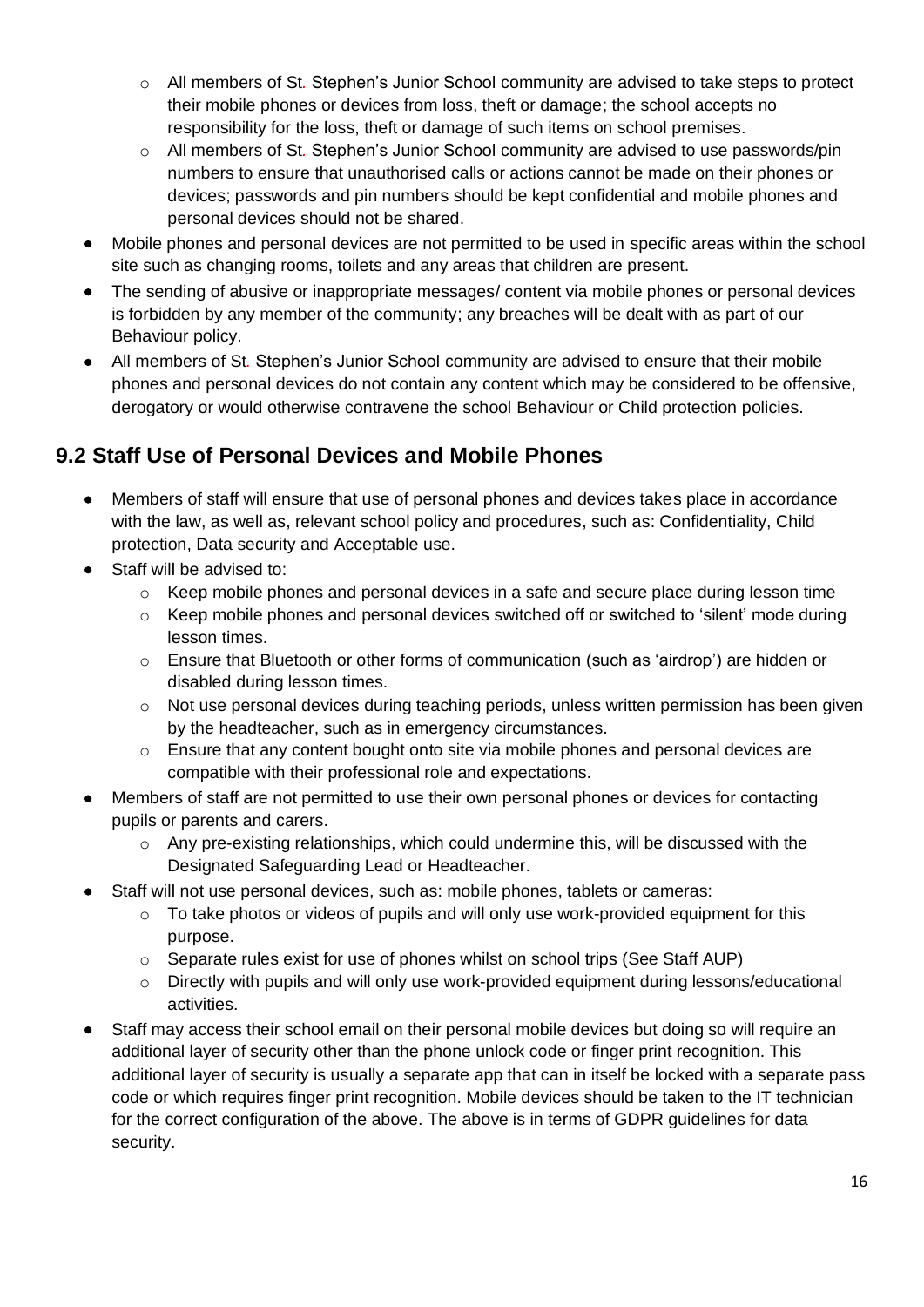- If a member of staff breaches the school policy, action will be taken in line with the school behaviour and allegations policy
	- $\circ$  If a member of staff is thought to have illegal content saved or stored on a mobile phone or personal device or have committed a criminal offence, the police will be contacted.

#### **9.3 Pupils' Use of Personal Devices and Mobile Phones**

- Pupils will be educated regarding the safe and appropriate use of personal devices and mobile phones and will be made aware of boundaries and consequences.
- St*.* Stephen's Junior School expects pupil's personal devices and mobile phones to be handed in to the class teacher at the start of the school day and collected after school.
	- $\circ$  If a pupil needs to contact his/her parents or carers they will be allowed to use a school phone in the school office.
	- o Parents are advised to contact their child via the school office during school hours;
- Mobile phones or personal devices will not be used by pupils during lessons or formal school time unless as part of an approved and directed curriculum-based activity with consent from a member of staff.
- Mobile phones and personal devices must not be taken into examinations.
	- $\circ$  Pupils found in possession of a mobile phone or personal device during an exam will be reported to the appropriate examining body. This may result in the pupil's withdrawal from either that examination or all examinations.
- If a pupil breaches the school policy, the phone or device will be confiscated and will be held in a secure place.
	- $\circ$  School staff may confiscate a pupil's mobile phone or device if they believe it is being used to contravene the school's Behaviour or Bullying policy or could contain youth produced sexual imagery (sexting).
	- $\circ$  Pupils' mobile phones or devices may be searched by a member of the leadership team, with the consent of the pupil or a parent/ carer. Content may be deleted or requested to be deleted if it contravenes school policies.
	- $\circ$  Mobile phones and devices that have been confiscated will be released to parents or carers at the end of the school day.
	- o If there is suspicion that material on a pupil's personal device or mobile phone may be illegal or may provide evidence relating to a criminal offence, the device will be handed over to the police for further investigation.

#### **9.4 Visitors' Use of Personal Devices and Mobile Phones**

- Parents, carers and visitors (including volunteers and contractors) must use their mobile phones and personal devices in accordance with the school's Acceptable use policy and other associated policies, such as: Anti-bullying, Behaviour, Child protection and Image use.
- The school will ensure appropriate signage and information is provided to inform parents, carers and visitors of expectations of use.
- Members of staff are expected to challenge visitors if they have concerns and will always inform the Designated Safeguarding Lead of any breaches of school policy.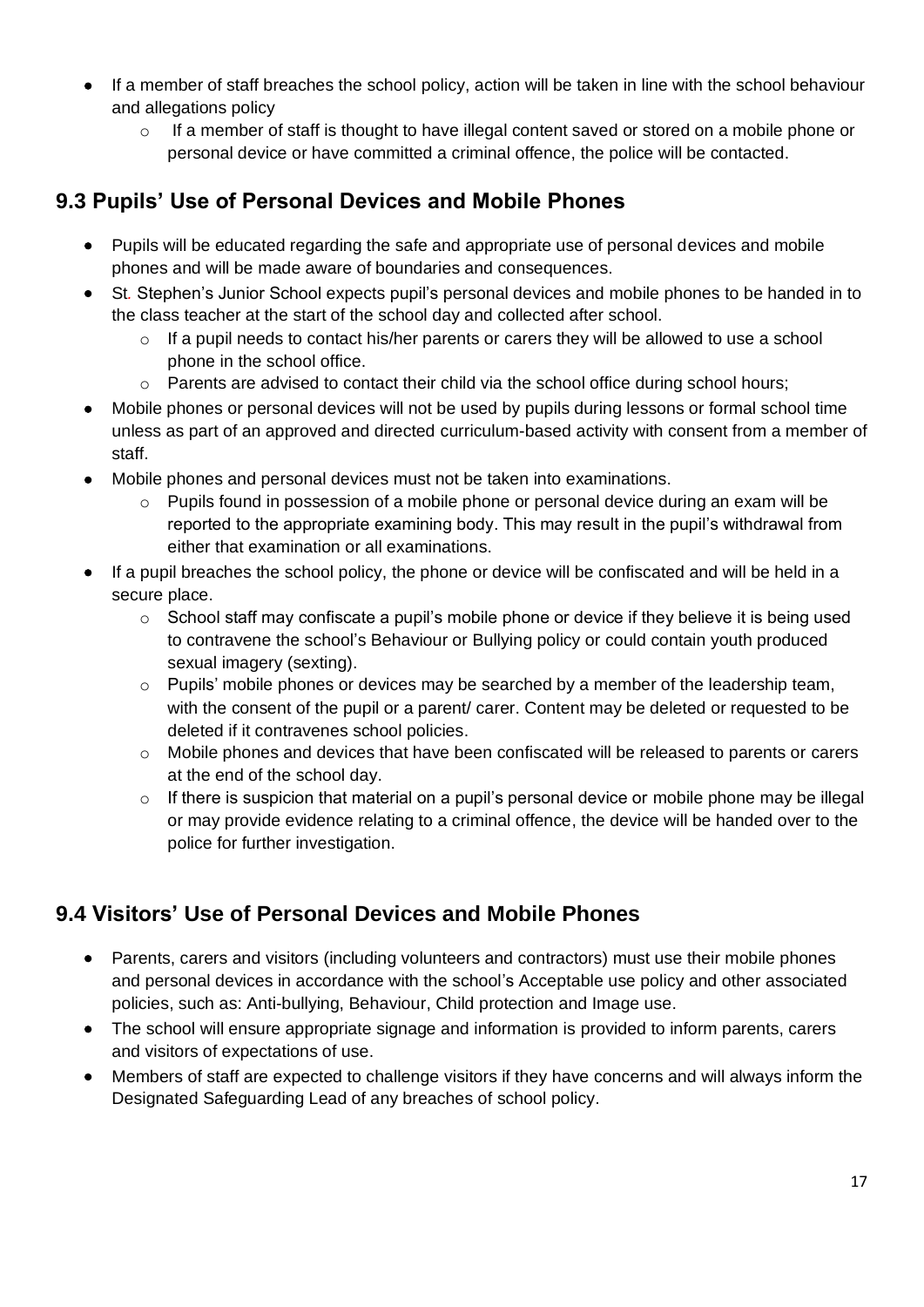## **10. Responding to Online Safety Incidents and Concerns**

- All members of the school community will be made aware of the reporting procedure for online safety concerns, including: breaches of filtering, youth produced sexual imagery (sexting), cyberbullying and illegal content.
- All members of the community must respect confidentiality and the need to follow the official school procedures for reporting concerns.
	- $\circ$  Pupils, parents and staff will be informed of the school's complaints procedure and staff will be made aware of the whistleblowing procedure.
- The school requires staff, parents, carers and pupils to work in partnership to resolve online safety issues.
- After any investigations are completed, the school will debrief, identify lessons learnt and implement any policy or curriculum changes as required.
- If the school is unsure how to proceed with an incident or concern, the DSL will seek advice from the Education Safeguarding Team.
- Where there is suspicion that illegal activity has taken place, the school will contact the Education Safeguarding Team or Kent Police using 101, or 999 if there is immediate danger or risk of harm.
- If an incident or concern needs to be passed beyond the school community (for example if other local schools are involved or the public may be at risk), the school will speak with Kent Police and/or the Education Safeguarding Team first, to ensure that potential investigations are not compromised.

#### **10.1 Concerns about Pupils Welfare**

- The DSL will be informed of any online safety incidents involving safeguarding or child protection concerns.
	- o The DSL will record these issues in line with the school's child protection policy.
- The DSL will ensure that online safety concerns are escalated and reported to relevant agencies in line with the Kent Safeguarding Children Board thresholds and procedures.
- The school will inform parents and carers of any incidents or concerns involving their child, as and when required.

#### **10.2 Staff Misuse**

- Any complaint about staff misuse will be referred to the Headteacher, according to the Allegations policy.
- Any allegations regarding a member of staff's online conduct will be discussed with the LADO (Local Authority Designated Officer).
- Appropriate action will be taken in accordance with the Behaviour policy and Code of conduct.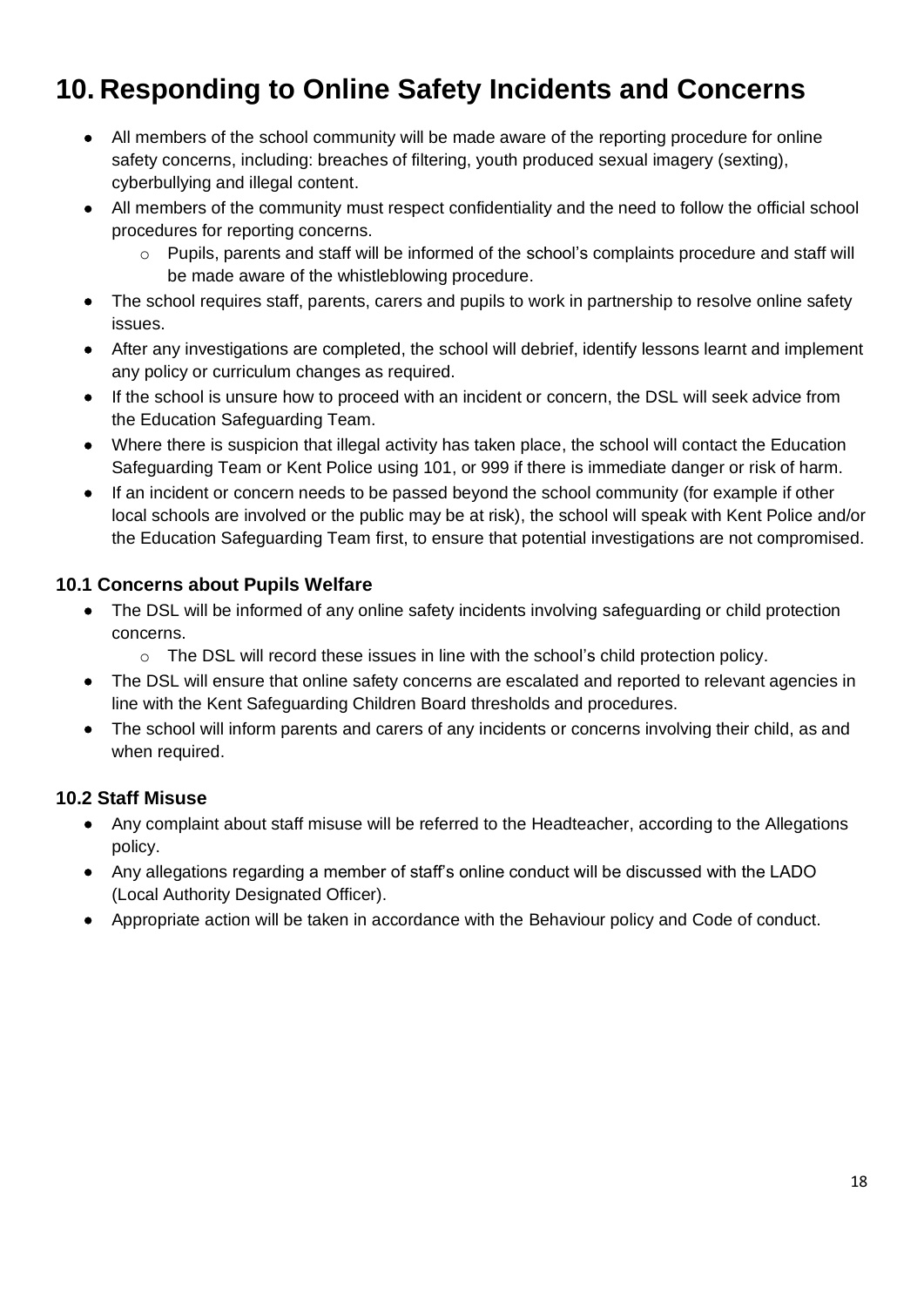### **11. Procedures for Responding to Specific Online Incidents or Concerns**

#### **11.1 Youth Produced Sexual Imagery or "Sexting"**

- St*.* Stephen's Junior School recognises youth produced sexual imagery (known as "sexting") as a safeguarding issue; therefore, all concerns will be reported to and dealt with by the Designated Safeguarding Lead.
- The school will follow the advice as set out in the non-statutory UKCCIS guidance: 'Sexting in [schools and colleges: responding to incidents and safeguarding young people'](https://www.gov.uk/government/groups/uk-council-for-child-internet-safety-ukccis) and [KSCB](http://www.kscb.org.uk/guidance/online-safety) guidance: "Responding to youth produced sexual imagery".
- St. Stephen's Junior School will ensure that all members of the community are made aware of the potential social, psychological and criminal consequences of 'sexting' by implementing preventative approaches, via a range of age and ability appropriate educational methods.
- The school will ensure that all members of the community are aware of sources of support regarding youth produced sexual imagery.

#### **11.1.1 Dealing with 'Sexting'**

- If the school are made aware of an incident involving the creation or distribution of youth produced sexual imagery, the school will:
	- o Act in accordance with our Child protection and Safeguarding policies and the relevant Kent Safeguarding Child Board's procedures.
	- o Immediately notify the Designated Safeguarding Lead.
	- o Store the device securely.
		- If an indecent image has been taken or shared on the school network or devices, the school will take action to block access to all users and isolate the image.
	- o Carry out a risk assessment which considers any vulnerability of pupil(s) involved; including carrying out relevant checks with other agencies.
	- o Inform parents and carers, if appropriate, about the incident and how it is being managed.
	- o Make a referral to Specialist Children's Services and/or the Police, as appropriate.
	- $\circ$  Provide the necessary safeguards and support for pupils, such as offering counselling or pastoral support.
	- o Implement appropriate sanctions in accordance with the school's Behaviour policy, but taking care not to further traumatise victims where possible.
	- o Consider the deletion of images in accordance with the UKCCIS: 'Sexting in schools and [colleges: responding to incidents and safeguarding young people'](https://www.gov.uk/government/groups/uk-council-for-child-internet-safety-ukccis) guidance.
		- Images will only be deleted once the school has confirmed that other agencies do not need to be involved; and are sure that to do so would not place a child at risk or compromise an investigation.
	- o Review the handling of any incidents to ensure that best practice was implemented; the leadership team will also review and update any management procedures, where necessary.
- The school will take action regarding youth produced sexual imagery, regardless of whether the incident took place on/off school premises, using school or personal equipment.
- The school will not:
	- $\circ$  View any images suspected of being youth produced sexual imagery, unless there is no other possible option, or there is a clear need or reason to do so.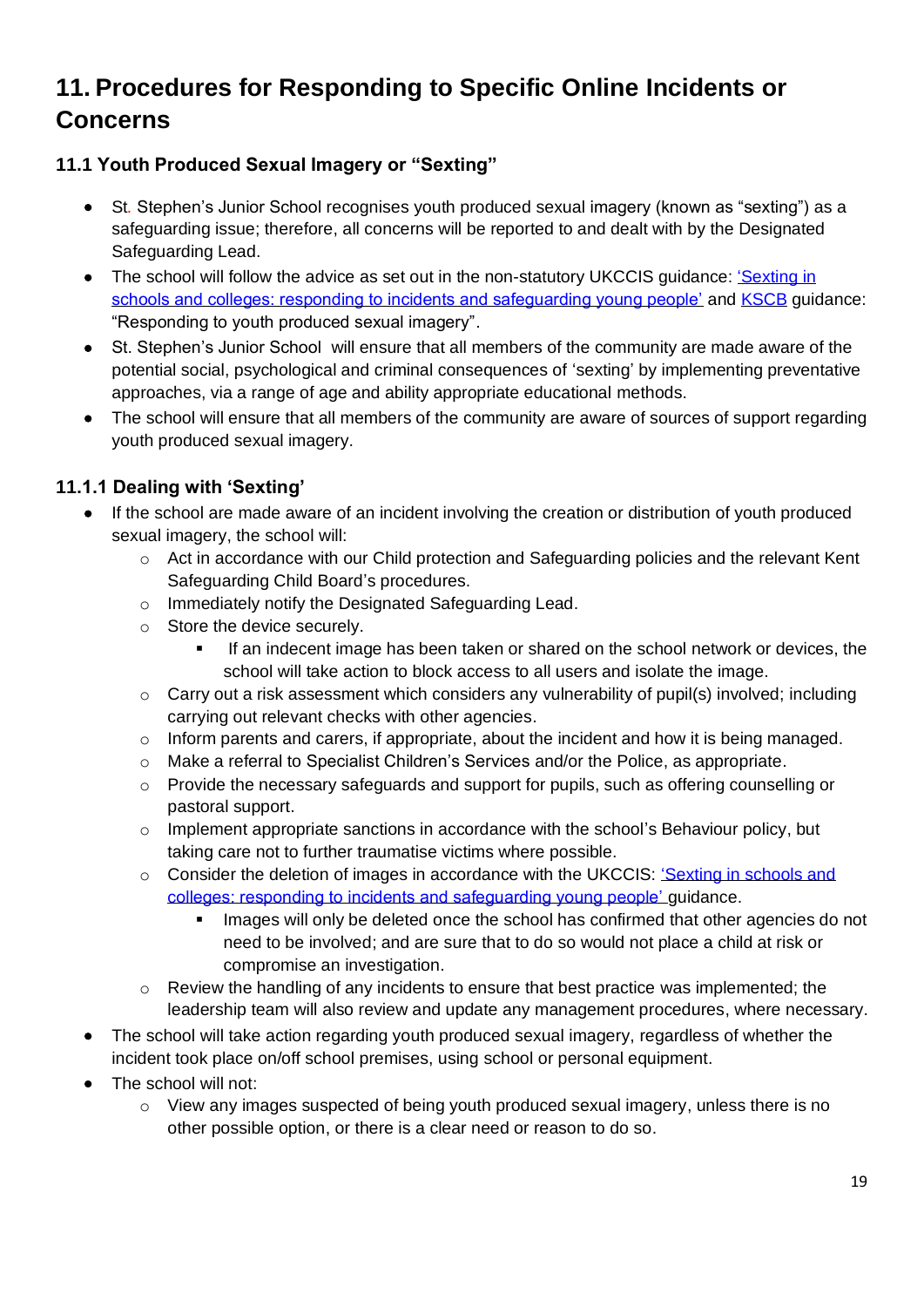- In this case, the image will only be viewed by the Designated Safeguarding Lead and their justification for viewing the image will be clearly documented.
- o Send, share, save or make copies of content suspected to be an indecent image of children (i.e. youth produced sexual imagery) and will not allow or request pupils to do so.

#### **11.2 Online Child Sexual Abuse and Exploitation**

- St*.* Stephen's Junior School will ensure that all members of the community are aware of online child sexual abuse, including: exploitation and grooming; the consequences; possible approaches which may be employed by offenders to target children and how to respond to concerns.
- St*.* Stephen's Junior School recognises online child sexual abuse as a safeguarding issue and, as such, all concerns will be reported to and dealt with by the Designated Safeguarding Lead.
- The school will implement preventative approaches for online child sexual abuse via a range of age and ability appropriate education for pupils, staff and parents/carers.
- The school will ensure that all members of the community are aware of the support available regarding online child sexual abuse, both locally and nationally.
- The school will ensure that the 'Click CEOP' report button is visible and available to pupils and other members of the school community. (www.ststephensjuniorschool.co.uk)

#### **11.2. 1 Dealing with Online Child Sexual Abuse and Exploitation**

- If the school are made aware of incident involving online sexual abuse of a child, the school will:
	- $\circ$  Act in accordance with the school's Child protection and Safeguarding policies and the relevant Kent Safeguarding Child Board's procedures.
	- o Immediately notify the Designated Safeguarding Lead.
	- o Store any devices involved securely.
	- o Immediately inform Kent police via 101 (or 999 if a child is at immediate risk)
	- o Carry out a risk assessment which considers any vulnerabilities of pupil(s) involved (including carrying out relevant checks with other agencies).
	- o Inform parents/carers about the incident and how it is being managed.
	- o Make a referral to Specialist Children's Services (if required/ appropriate).
	- o Provide the necessary safeguards and support for pupils, such as, offering counselling or pastoral support.
	- $\circ$  Review the handling of any incidents to ensure that best practice is implemented; school leadership team will review and update any management procedures, where necessary.
- The school will take action regarding online child sexual abuse, regardless of whether the incident took place on/off school premises, using school or personal equipment.
	- $\circ$  Where possible pupils will be involved in decision making and if appropriate, will be empowered to report concerns such as via the Click CEOP report: [www.ceop.police.uk/safety-centre/](http://www.ceop.police.uk/safety-centre/)
- If the school is unclear whether a criminal offence has been committed, the Designated Safeguarding Lead will obtain advice immediately through the Education Safeguarding Team and/or Kent Police.
- If the school is made aware of intelligence or information which may relate to child sexual exploitation (on or offline), it will be passed through to the [Child Sexual exploitation team](https://www.kelsi.org.uk/child-protection-and-safeguarding/cse/operation-willow#:~:text=Operation%20Willow%20is%20the%20name,if%20You%20See%20Something%20campaign.) by the Designated Safeguarding.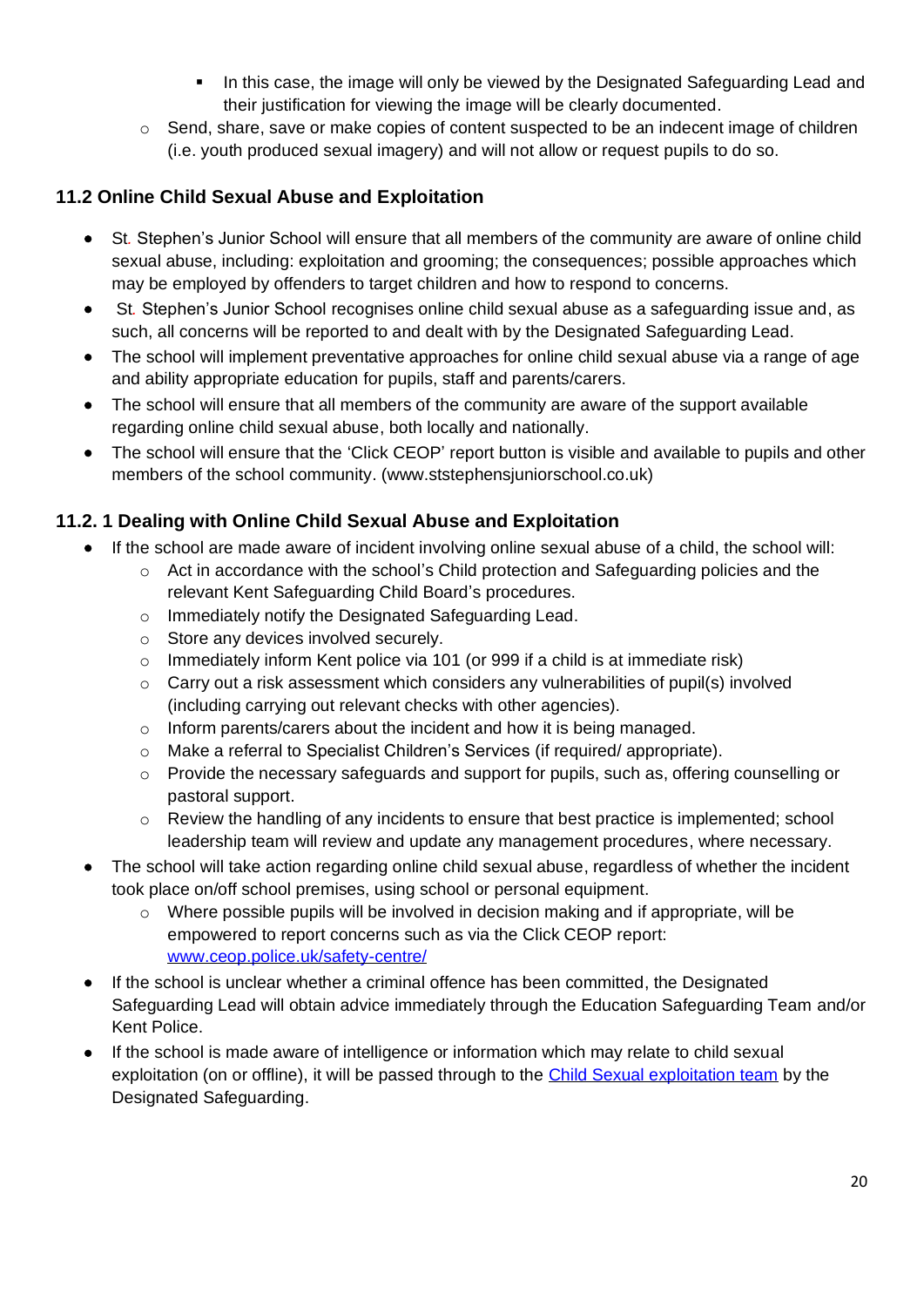• If pupils at other schools are believed to have been targeted, the school will seek support from Kent Police and/or the Education Safeguarding Team first to ensure that potential investigations are not compromised.

#### **11.3 Indecent Images of Children (IIOC)**

- St*.* Stephen's Junior School will ensure that all members of the community are made aware of the possible consequences of accessing Indecent Images of Children (IIOC).
- The school will take action regarding IIOC on school equipment and/or personal equipment, even if access took place off site.
- The school will take action to prevent accidental access to IIOC by using an internet Service provider (ISP) which subscribes to the Internet Watch Foundation block list and by implementing appropriate filtering, firewalls and anti-spam software.
- If the school is unclear if a criminal offence has been committed, the Designated Safeguarding Lead will obtain advice immediately through Kent Police and/or the Education Safeguarding Team.
- If made aware of IIOC, the school will:
	- o Act in accordance with the school's child protection and safeguarding policy and the relevant Kent Safeguarding Child Boards procedures.
	- o Immediately notify the school Designated Safeguard Lead.
	- o Store any devices involved securely.
	- o Immediately inform appropriate organisations, such as the Internet Watch Foundation (IWF), Kent police or the LADO.
- If made aware that a member of staff or a pupil has been inadvertently exposed to indecent images of children whilst using the internet, the school will:
	- o Ensure that the Designated Safeguard Lead is informed.
	- $\circ$  Ensure that the URLs (webpage addresses) which contain the suspect images are reported to the Internet Watch Foundation via [www.iwf.org.uk](https://www.iwf.org.uk/) .
	- o Ensure that any copies that exist of the image, for example in emails, are deleted.
	- o Report concerns, as appropriate to parents and carers.
- If made aware that indecent images of children have been found on the school devices, the school will:
	- o Ensure that the Designated Safeguard Lead is informed.
	- $\circ$  Ensure that the URLs (webpage addresses) which contain the suspect images are reported to the Internet Watch Foundation via [www.iwf.org.uk](https://www.iwf.org.uk/) .
	- o Ensure that any copies that exist of the image, for example in emails, are deleted.
	- $\circ$  Inform the police via 101 (999 if there is an immediate risk of harm) and children's social services (as appropriate).
	- o Only store copies of images (securely, where no one else has access to them and delete all other copies) at the request of the police only.
	- o Report concerns, as appropriate to parents and carers.
- If made aware that a member of staff is in possession of indecent images of children on school devices, the school will:
	- o Ensure that the headteacher is informed.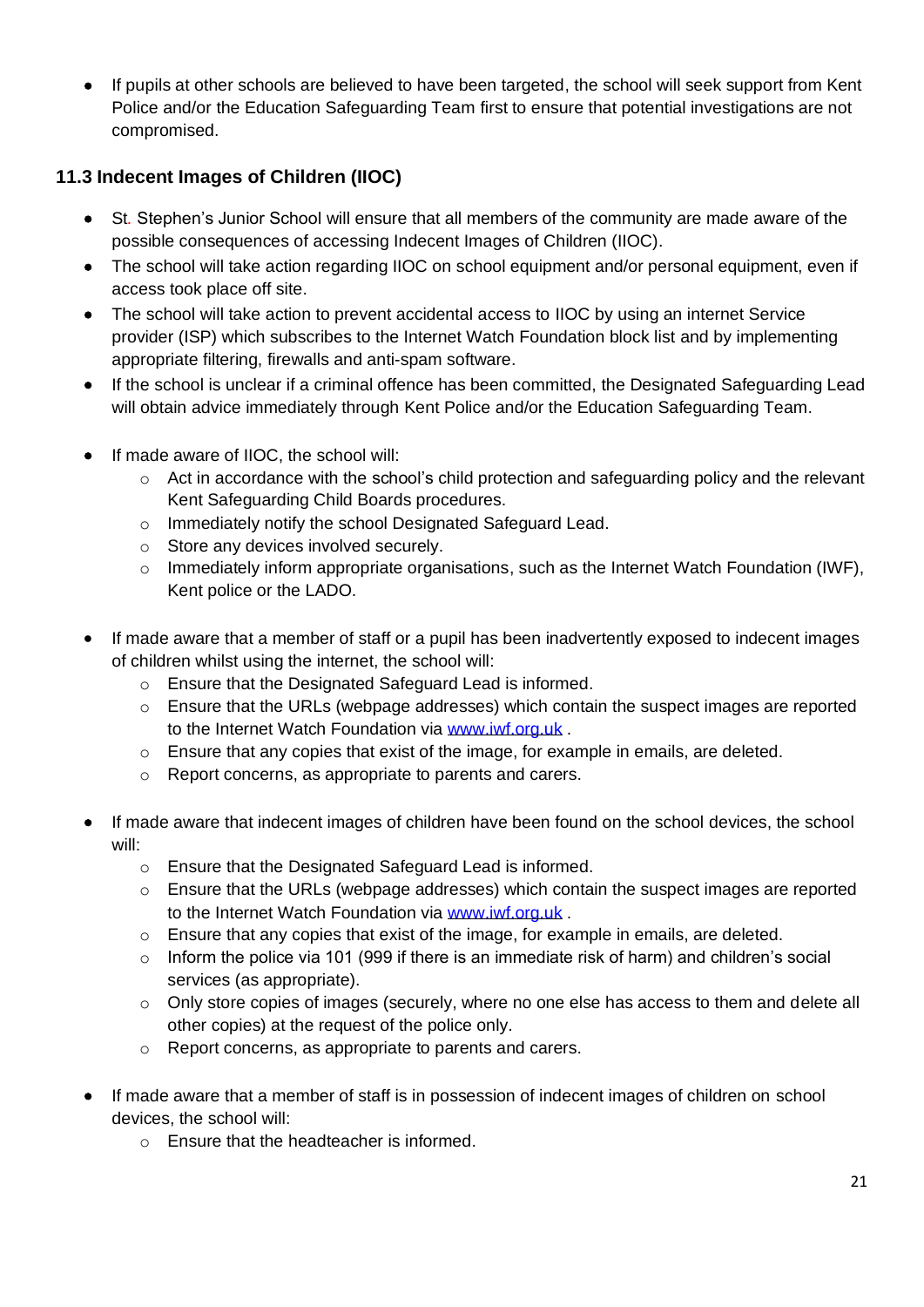- o Inform the Local Authority Designated Officer (LADO) and other relevant organisations in accordance with the schools managing allegations policy.
- o Quarantine any devices until police advice has been sought.

#### **11.4 Cyberbullying**

- Cyberbullying, along with all other forms of bullying, will not be tolerated at St*.* Stephen's Junior School.
- Full details of how the school will respond to cyberbullying are set out in the Anti-bullying policy.

#### **11.5 Online Hate**

- Online hate content, directed towards or posted by, specific members of the community will not be tolerated at St*.* Stephen's Junior School and will be responded to in line with existing school policies, including Anti-bullying and Behaviour.
- All members of the community will be advised to report online hate in accordance with relevant school policies and procedures.
- The Police will be contacted if a criminal offence is suspected.
- If the school is unclear on how to respond, or whether a criminal offence has been committed, the Designated Safeguarding Lead will obtain advice through the Education Safeguarding Team and/or Kent Police.

#### **11.6 Online Radicalisation and Extremism**

- The school will take all reasonable precautions to ensure that children are safe from terrorist and extremist material when accessing the internet in school. This will be achieved by physical monitoring by staff during device usage and employment of the previously mentioned Smoothwall filtering system provided by Cantium, and the respective aforementioned procedures when a breach is identified.
- If the school is concerned that a child or parent/carer may be at risk of radicalisation online, the Designated Safeguarding Lead will be informed immediately and action will be taken in line with the Child protection policy.
- If the school is concerned that member of staff may be at risk of radicalisation online, the Headteacher will be informed immediately and action will be taken in line with the Child protection and Allegations policies.